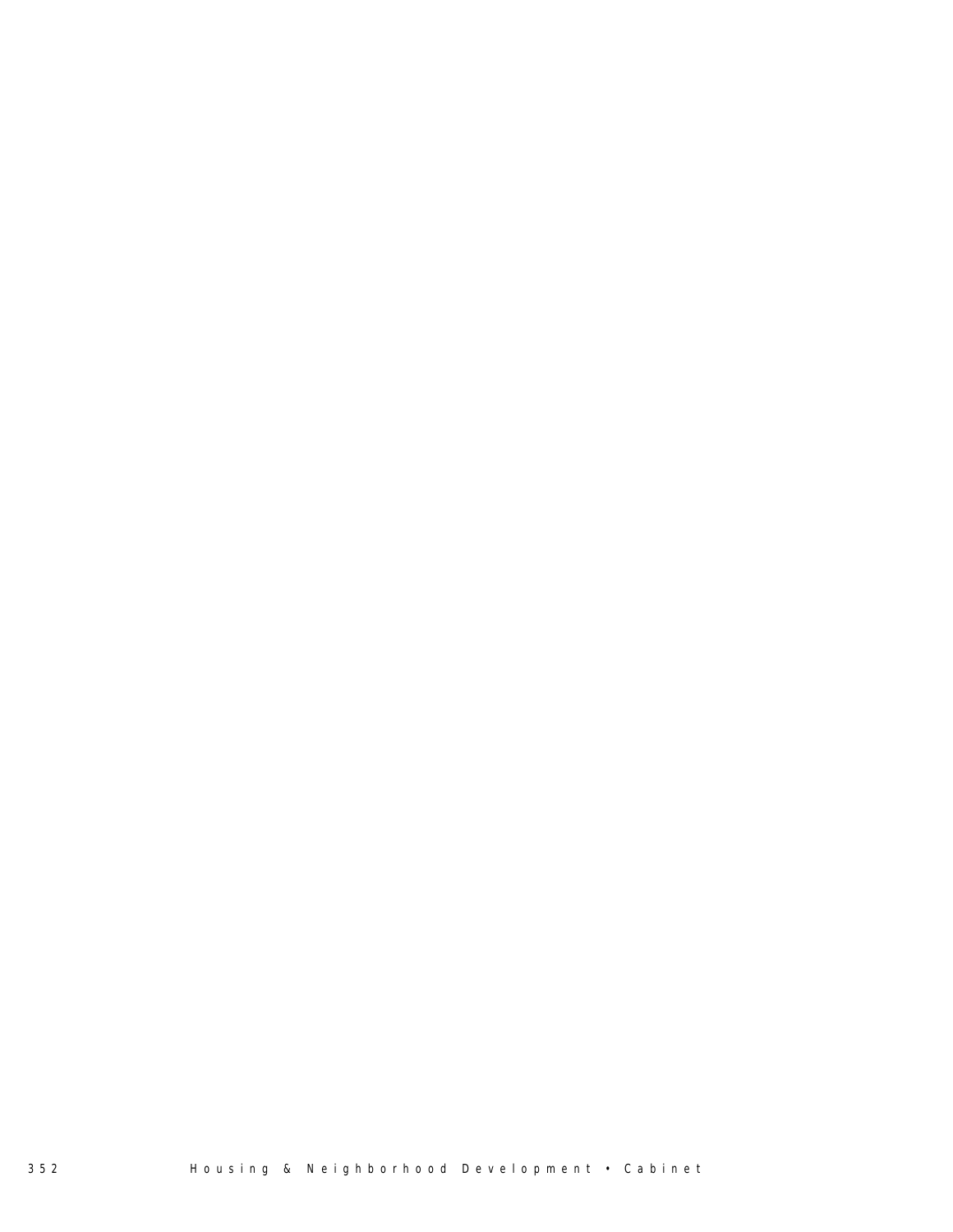## Housing & Neighborhood Development

*Evelyn Friedman, Chief of Housing & Neighborhood Development* 

## *Cabinet Mission*

The Cabinet is committed to making Boston the most livable city in the nation by working with its many communities to build strong neighborhoods through the strategic investment of public resources.

| <b>Operating Budget</b>            | Program Name                                | <b>Total Actual '07</b> | <b>Total Actual '08</b> | Total Approp '09       | <b>Total Budget '10</b> |
|------------------------------------|---------------------------------------------|-------------------------|-------------------------|------------------------|-------------------------|
|                                    | Leading the Way<br>Neighborhood Development | 4.331.000<br>2,962,951  | 5,669,000<br>3,095,969  | 5,000,000<br>3,779,381 | 4.979.000<br>3,277,944  |
|                                    | <b>Total</b>                                | 7,293,951               | 8,764,969               | 8,779,381              | 8,256,944               |
| <b>Capital Budget Expenditures</b> |                                             | Actual '07              | Actual '08              | <b>Estimated '09</b>   | Projected '10           |
|                                    | Neighborhood Development                    | 1,244,138               | 5,865,556               | 5,079,215              | 675,000                 |
|                                    | <b>Total</b>                                | 1,244,138               | 5,865,556               | 5,079,215              | 675,000                 |
| <b>External Funds Expenditures</b> |                                             | <b>Total Actual '07</b> | Total Actual '08        | Total Approp '09       | <b>Total Budget '10</b> |
|                                    | Neighborhood Development                    | 65,613,525              | 66,333,975              | 76,285,405             | 146,264,817             |
|                                    | <b>Total</b>                                | 65,613,525              | 66,333,975              | 76,285,405             | 146,264,817             |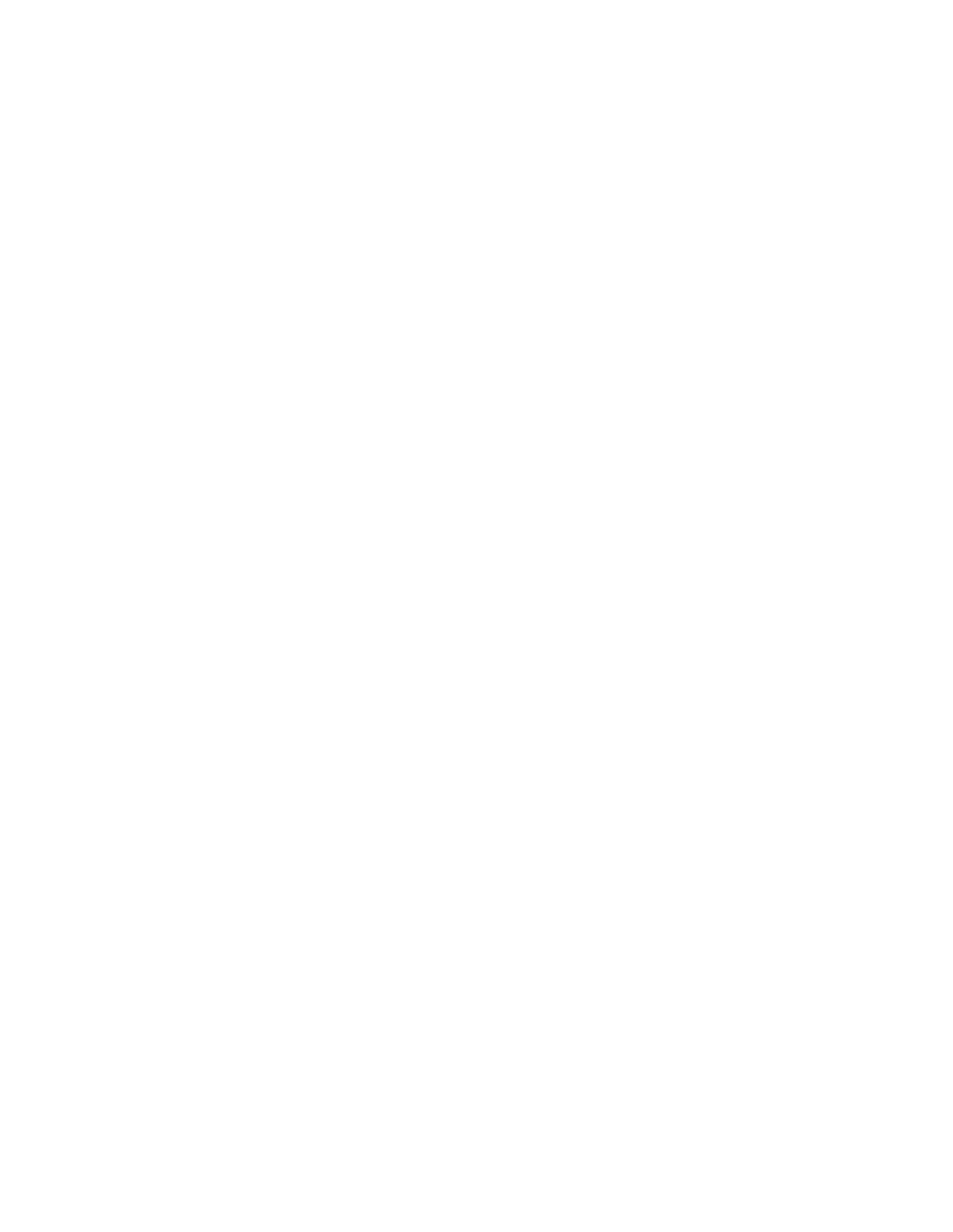## Leading the Way Operating Budget

### *Appropriation: 189*

## *Department Mission*

The mission of the Leading the Way III campaign is to expand and protect Boston's housing supply and stabilize neighborhoods adversely effected by the economic downturn and foreclosure boom. The four-year campaign focuses all of the City's housing agencies, including the Department of Neighborhood Development, the Boston Housing Authority, the Boston Redevelopment Authority, and the Inspectional Services Department around a comprehensive strategy to address Boston's housing needs in four key areas: 1) Housing Boston's workforce through new production and enhanced access to the market; 2) Preventing foreclosures and mitigating the negative effects of foreclosures on Boston's neighborhoods;3) Reversing the rise in homelessness, and 4) Preserving and stabilizing the rental housing stock.

### *FY10 Performance Strategies*

- To house Boston's workforce through new production of market rate housing, opening up access to the market for moderate and middle income homebuyers and producing new affordable housing for lower-wage workers.
- To reverse the rise in homelessness for Boston residents.
- To reduce home foreclosures and mitigate effects of foreclosed homes and declining values on Boston's neighborhoods, including the preservation of existing owner-occupied homes.
- To preserve and stabilize the rental housing stock.

| <b>Operating Budget</b>            | Program Name                                                         | <b>Total Actual '07</b> | <b>Total Actual '08</b> | Total Approp '09       | <b>Total Budget '10</b> |
|------------------------------------|----------------------------------------------------------------------|-------------------------|-------------------------|------------------------|-------------------------|
|                                    | Housing Production and Access<br>Housing & Neighborhood Preservation | 4.181.000<br>150,000    | 3.779.750<br>1,889,250  | 2.500.000<br>2,500,000 | 2,500,000<br>2,479,000  |
|                                    | <b>Total</b>                                                         | 4,331,000               | 5,669,000               | 5,000,000              | 4,979,000               |
|                                    |                                                                      |                         |                         |                        |                         |
|                                    |                                                                      |                         |                         |                        |                         |
| <b>Selected Service Indicators</b> |                                                                      | Actual '07              | Actual '08              | Approp '09             | <b>Budget '10</b>       |
|                                    | Personnel Services                                                   | $\Omega$                |                         |                        |                         |
|                                    | Non Personnel                                                        | 4,331,000               | 5.669.000               | 5,000,000              | 4,979,000               |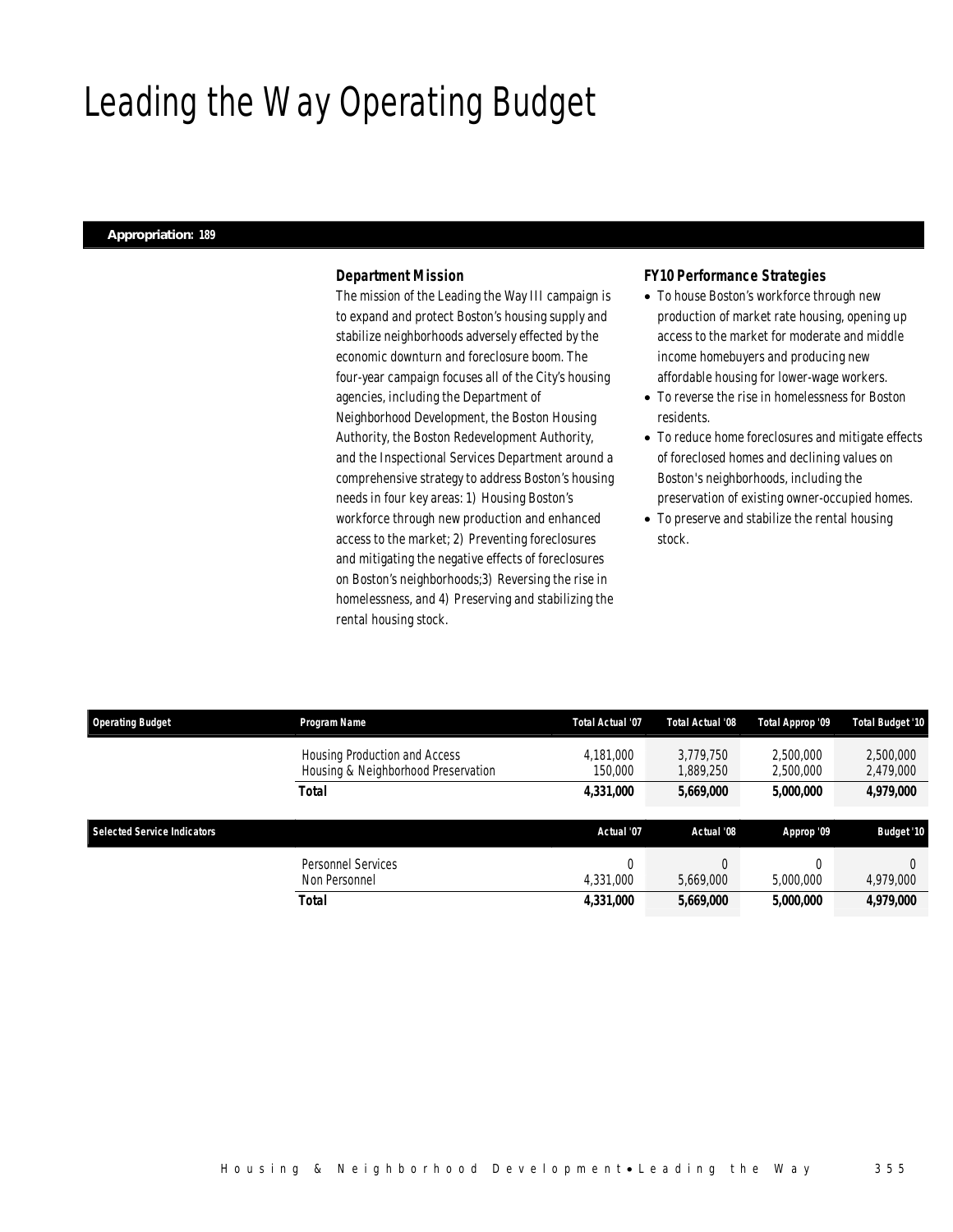## Leading the Way Operating Budget

## *Description of Services*

In FY10, Leading the Way resources will be used to 1) help new homebuyers enter the market including purchasing bank-foreclosed properties, 2) stabilize neighborhoods by assisting homeowners with repairs of their homes, 3) stabilize neighborhoods by securing and acquiring distressed bank-owned properties for redevelopment to ownership or rental housing, 4) create supportive housing for homeless families and individuals and 5) preserve rental housing.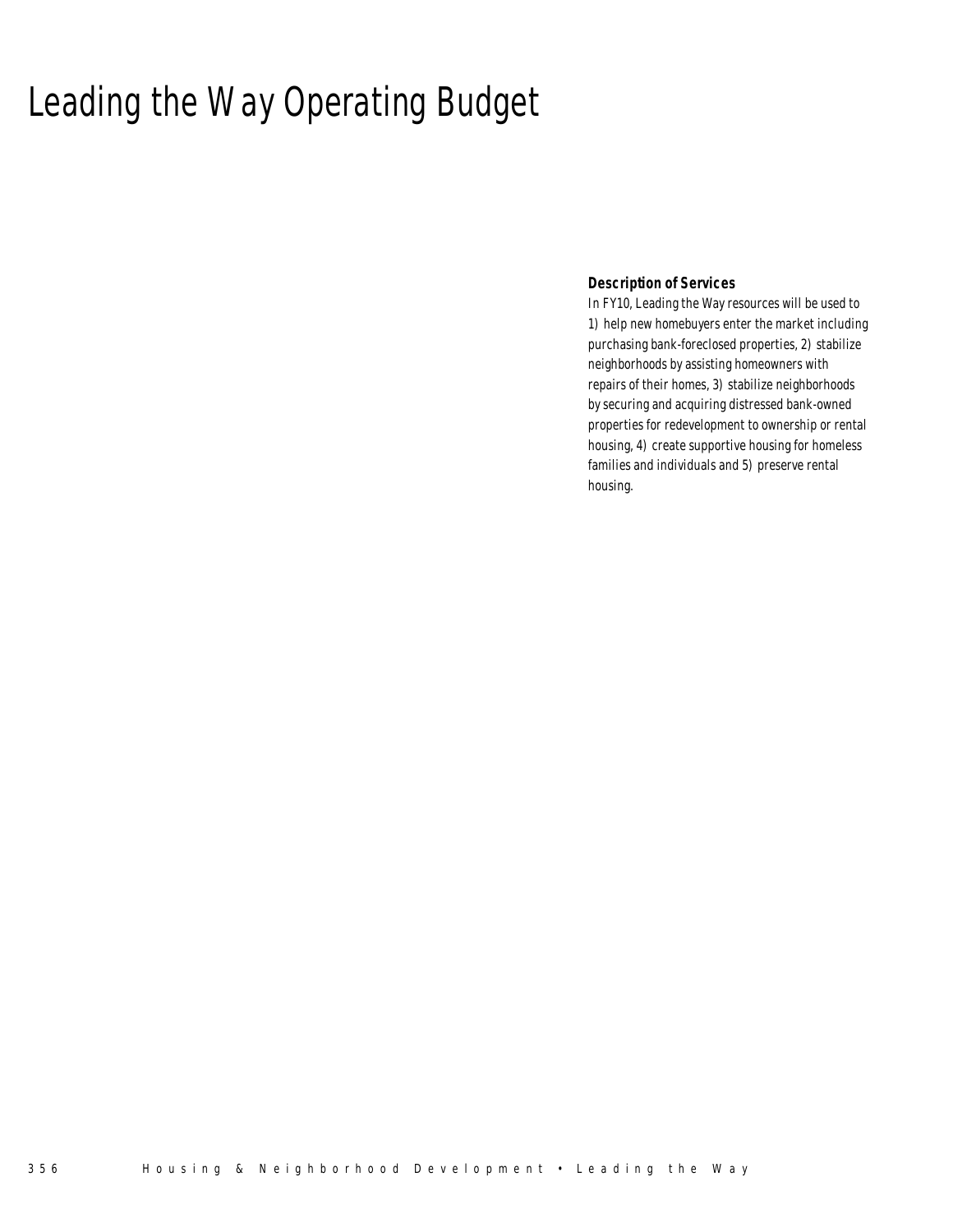## Department History

| <b>Personnel Services</b>       |                                                                | FY07 Expenditure                 | FY08 Expenditure              | FY09 Appropriation          | FY10 Adopted                     | Inc/Dec 09 vs 10 |
|---------------------------------|----------------------------------------------------------------|----------------------------------|-------------------------------|-----------------------------|----------------------------------|------------------|
|                                 | 51000 Permanent Employees                                      | $\boldsymbol{0}$                 | $\mathbf 0$                   | $\boldsymbol{0}$            | $\boldsymbol{0}$                 | 0                |
|                                 | 51100 Emergency Employees                                      | $\boldsymbol{0}$                 | $\mathbf 0$                   | $\theta$                    | $\mathbf 0$                      | 0                |
|                                 | 51200 Overtime                                                 | $\boldsymbol{0}$                 | 0                             | $\mathbf{0}$                | $\mathbf 0$                      | $\overline{0}$   |
|                                 | 51600 Unemployment Compensation                                | 0<br>0                           | 0<br>0                        | 0<br>$\theta$               | $\overline{0}$<br>$\overline{0}$ | 0<br>0           |
|                                 | 51700 Workers' Compensation<br><b>Total Personnel Services</b> | $\mathbf{0}$                     | 0                             | 0                           | $\bf{0}$                         | 0                |
| <b>Contractual Services</b>     |                                                                | FY07 Expenditure                 | FY08 Expenditure              | FY09 Appropriation          | FY10 Adopted                     | Inc/Dec 09 vs 10 |
|                                 |                                                                |                                  |                               |                             |                                  |                  |
|                                 | 52100 Communications                                           | $\boldsymbol{0}$                 | $\boldsymbol{0}$              | $\boldsymbol{0}$            | $\boldsymbol{0}$                 | 0                |
|                                 | 52200 Utilities<br>52400 Snow Removal                          | $\boldsymbol{0}$<br>0            | $\mathbf 0$<br>0              | $\mathbf{0}$<br>0           | $\mathbf 0$<br>$\Omega$          | $\mathbf 0$<br>0 |
|                                 | 52500 Garbage/Waste Removal                                    | 0                                | $\overline{0}$                | $\overline{0}$              | $\overline{0}$                   | 0                |
|                                 | 52600 Repairs Buildings & Structures                           | 0                                | 0                             | 0                           | $\Omega$                         | 0                |
|                                 | 52700 Repairs & Service of Equipment                           | $\boldsymbol{0}$                 | $\overline{0}$                | $\mathbf{0}$                | $\mathbf{0}$                     | $\overline{0}$   |
|                                 | 52800 Transportation of Persons                                | $\mathbf{0}$                     | $\overline{0}$                | $\mathbf{0}$                | $\mathbf{0}$                     | $\overline{0}$   |
|                                 | 52900 Contracted Services                                      | 4,331,000                        | 5,669,000                     | 5,000,000                   | 4,979,000                        | $-21,000$        |
|                                 | <b>Total Contractual Services</b>                              | 4,331,000                        | 5,669,000                     | 5,000,000                   | 4,979,000                        | $-21,000$        |
| <b>Supplies &amp; Materials</b> |                                                                | FY07 Expenditure                 | FY08 Expenditure              | FY09 Appropriation          | FY10 Adopted                     | Inc/Dec 09 vs 10 |
|                                 | 53000 Auto Energy Supplies                                     | $\boldsymbol{0}$                 | $\boldsymbol{0}$              | $\boldsymbol{0}$            | $\boldsymbol{0}$                 | 0                |
|                                 | 53200 Food Supplies                                            | $\boldsymbol{0}$                 | $\mathbf 0$                   | $\mathbf{0}$                | $\mathbf 0$                      | $\mathbf 0$      |
|                                 | 53400 Custodial Supplies                                       | 0                                | 0                             | 0                           | $\mathbf 0$                      | 0                |
|                                 | 53500 Med, Dental, & Hosp Supply                               | 0                                | $\mathbf 0$                   | $\overline{0}$              | $\mathbf{0}$                     | 0                |
|                                 | 53600 Office Supplies and Materials                            | 0                                | 0                             | 0                           | $\mathbf 0$                      | 0                |
|                                 | 53700 Clothing Allowance                                       | 0                                | 0                             | $\theta$                    | $\mathbf{0}$                     | $\overline{0}$   |
|                                 | 53800 Educational Supplies & Mat                               | 0                                | $\overline{0}$                | $\overline{0}$              | $\mathbf{0}$                     | 0                |
|                                 | 53900 Misc Supplies & Materials                                | 0                                | 0                             | $\theta$                    | $\mathbf{0}$                     | 0                |
|                                 | <b>Total Supplies &amp; Materials</b>                          | $\mathbf{0}$                     | 0                             | 0                           | $\bf{0}$                         | 0                |
| <b>Current Chgs &amp; Oblig</b> |                                                                | FY07 Expenditure                 | FY08 Expenditure              | FY09 Appropriation          | FY10 Adopted                     | Inc/Dec 09 vs 10 |
|                                 | 54300 Workers' Comp Medical                                    | $\boldsymbol{0}$                 | $\boldsymbol{0}$              | $\boldsymbol{0}$            | $\boldsymbol{0}$                 | 0                |
|                                 | 54400 Legal Liabilities                                        | $\boldsymbol{0}$                 | $\mathbf 0$                   | $\mathbf{0}$                | $\mathbf{0}$                     | $\mathbf 0$      |
|                                 | 54500 Aid To Veterans                                          | 0                                | 0                             | 0                           | $\overline{0}$                   | 0                |
|                                 | 54600 Current Charges H&I                                      | 0                                | $\mathbf 0$                   | $\overline{0}$              | $\mathbf{0}$                     | 0                |
|                                 | 54700 Indemnification                                          | $\mathbf{0}$                     | 0                             | 0                           | $\overline{0}$                   | 0                |
|                                 | 54900 Other Current Charges<br>Total Current Chgs & Oblig      | $\boldsymbol{0}$<br>$\mathbf{0}$ | $\mathbf 0$<br>$\overline{0}$ | $\mathbf 0$<br>$\mathbf{0}$ | $\mathbf 0$<br>$\bf{0}$          | 0<br>0           |
|                                 |                                                                |                                  |                               |                             |                                  |                  |
| Equipment                       |                                                                | FY07 Expenditure                 | FY08 Expenditure              | FY09 Appropriation          | FY10 Adopted                     | Inc/Dec 09 vs 10 |
|                                 | 55000 Automotive Equipment                                     | $\boldsymbol{0}$                 | $\boldsymbol{0}$              | $\boldsymbol{0}$            | $\boldsymbol{0}$                 | 0                |
|                                 | 55400 Lease/Purchase                                           | $\overline{0}$                   | 0                             | $\mathbf{0}$                | $\mathbf 0$                      | $\mathbf{0}$     |
|                                 | 55600 Office Furniture & Equipment                             | $\boldsymbol{0}$                 | 0                             | $\boldsymbol{0}$            | $\boldsymbol{0}$                 | $\mathbf 0$      |
|                                 | 55900 Misc Equipment                                           | $\boldsymbol{0}$                 | $\boldsymbol{0}$              | $\mathbf{0}$                | $\boldsymbol{0}$                 | 0                |
|                                 | <b>Total Equipment</b>                                         | $\pmb{0}$                        | 0                             | $\pmb{0}$                   | 0                                | 0                |
| Other                           |                                                                | FY07 Expenditure                 | FY08 Expenditure              | FY09 Appropriation          | FY10 Adopted                     | Inc/Dec 09 vs 10 |
|                                 | 56200 Special Appropriation                                    | $\boldsymbol{0}$                 | 0                             | $\theta$                    | 0                                | 0                |
|                                 | 57200 Structures & Improvements                                | $\boldsymbol{0}$                 | 0                             | $\mathbf 0$                 | $\mathbf 0$                      | 0                |
|                                 | 58000 Land & Non-Structure                                     | $\boldsymbol{0}$                 | 0                             | $\theta$                    | $\mathbf{0}$                     | 0                |
|                                 | <b>Total Other</b>                                             | $\pmb{0}$                        | 0                             | $\bf{0}$                    | 0                                | 0                |
|                                 | <b>Grand Total</b>                                             | 4,331,000                        | 5,669,000                     | 5,000,000                   | 4,979,000                        | $-21,000$        |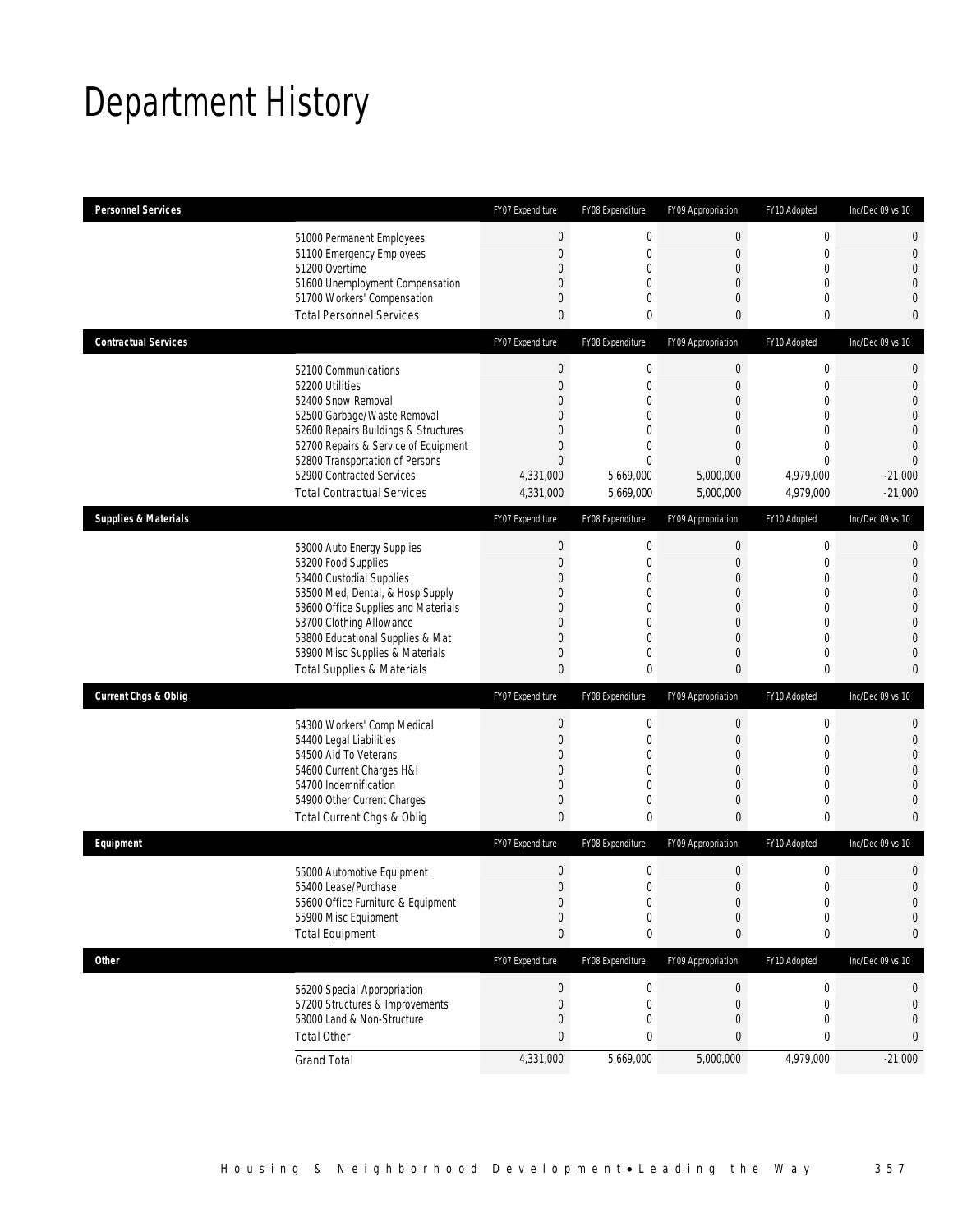## Program 1. Housing Production and Access

### *Organization: 189200*

### *Program Description*

The mission of this program is to house Boston's workforce through new production of market rate housing, opening up access to the market for moderate-and-middle income homebuyers and producing new affordable housing for lower-wage workers including new supportive housing for Boston's homeless. This program will use Citycontrolled resources including its regulatory powers, real estate assets and funding to leverage significant public and private investments to achieve its goals.

### *Program Strategies*

- To expand the supply of market rate housing, especially in areas of the City not adversely affected by foreclosures or declining values.
- To help moderate to middle income homebuyers benefit from lower market prices by helping them overcome financing obstacles currently existing in the credit markets.
- To produce new affordable housing for lowerincome households.
- To reverse the rise in homelessness by producing housing for homeless families as well as supportive units suitable for the long-term homeless.

| <b>Performance Measures</b> |                                                           | Actual '07   | Actual '08   | Projected '09 | Target '10        |  |
|-----------------------------|-----------------------------------------------------------|--------------|--------------|---------------|-------------------|--|
|                             | Affordable units permitted<br>Market-rate units permitted | 499<br>2,140 | 227<br>1,277 | 196<br>334    | 250<br>550        |  |
| Selected Service Indicators |                                                           | Actual '07   | Actual '08   | Approp '09    | <b>Budget '10</b> |  |
|                             | Personnel Services<br>Non Personnel                       | 4,181,000    | 3,779,750    | 2,500,000     | 2,500,000         |  |
|                             | <b>Total</b>                                              | 4,181,000    | 3,779,750    | 2,500,000     | 2,500,000         |  |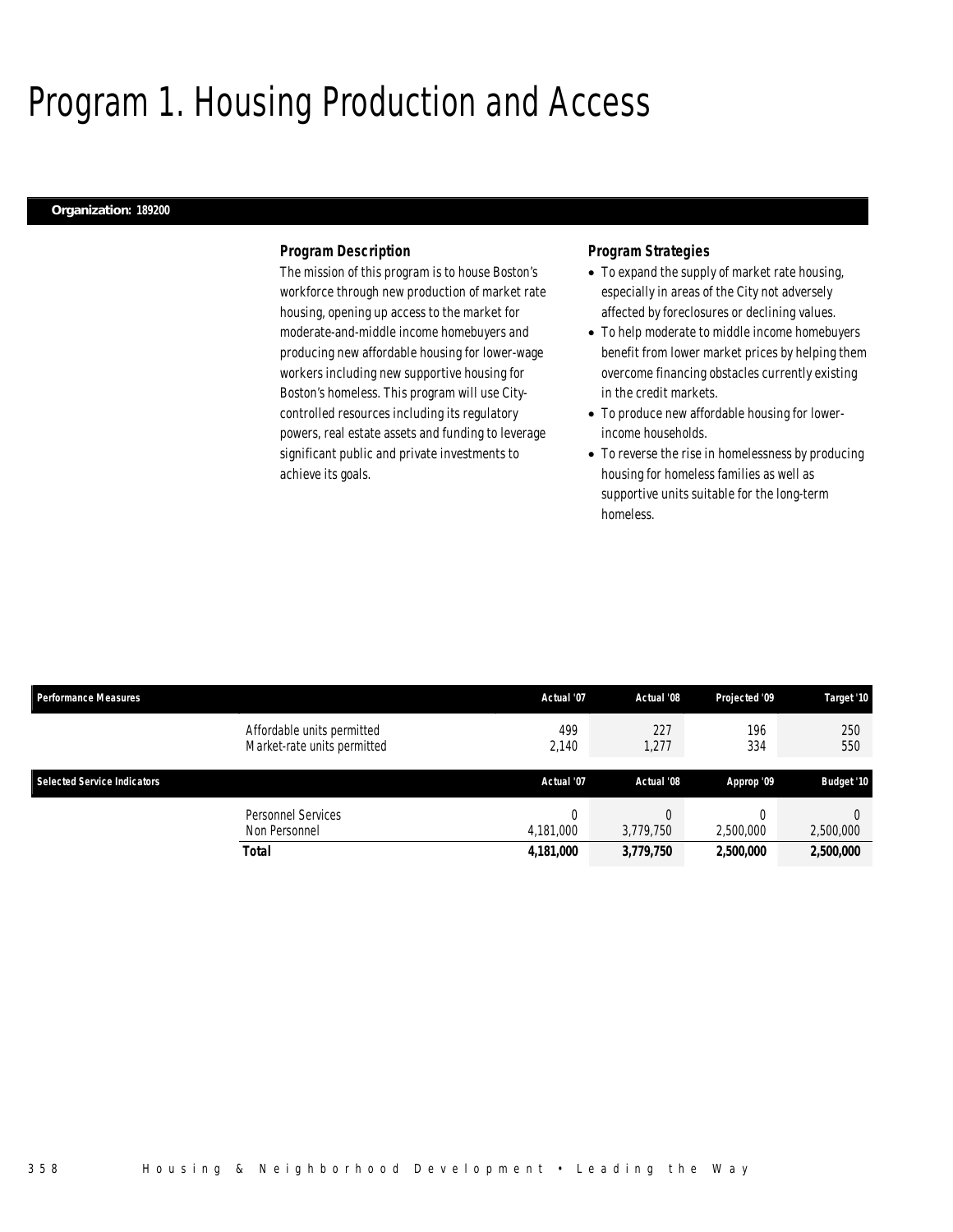## Program 2. Housing & Neighborhood Preservation

### *Organization: 189300*

### *Program Description*

The mission of this program is 1) to preserve affordable housing that is at risk due to either expiring affordability protections or physical and financial distress, and 2) to preserve neighborhoods put at risk due to foreclosures, neglected bankowned real estate and declining values. This mission will be achieved through a combination of initiatives that will preserve affordable rental housing, prevent foreclosures and mitigate the effects of those foreclosures that do occur and help existing homeowners reinvest in their homes.

## *Program Strategies*

- To mitigate effects of foreclosed homes on Boston's neighborhoods through reclamation of bank-owned properties.
- To mitigate the negative effects of declining values on existing homeowners by helping them reinvest in their homes.
- To reduce home foreclosures through counseling of at-risk homeowners.
- To stabilize public and private affordable rental housing through financial and technical assistance.

| <b>Performance Measures</b>        |                                                                                       | Actual '07 | Actual '08 | Projected '09 | Target '10 |
|------------------------------------|---------------------------------------------------------------------------------------|------------|------------|---------------|------------|
|                                    | Bank-owned (REO) units reclaimed                                                      |            |            |               | 125        |
|                                    | Homeowners assisted with foreclosure<br>prevention counseling                         |            |            | 936           | 900        |
|                                    | Homeowners assisted with foreclosure<br>prevention counseling who avoided foreclosure |            |            | 372           | 375        |
|                                    | Private affordable rental housing units preserved                                     |            |            |               | 1,200      |
| <b>Selected Service Indicators</b> |                                                                                       | Actual '07 | Actual '08 | Approp '09    | Budget '10 |
|                                    |                                                                                       |            |            |               |            |
|                                    | <b>Personnel Services</b>                                                             | $\Omega$   |            |               |            |
|                                    | Non Personnel                                                                         | 150,000    | 1,889,250  | 2,500,000     | 2,479,000  |
|                                    | <b>Total</b>                                                                          | 150,000    | 1,889,250  | 2,500,000     | 2,479,000  |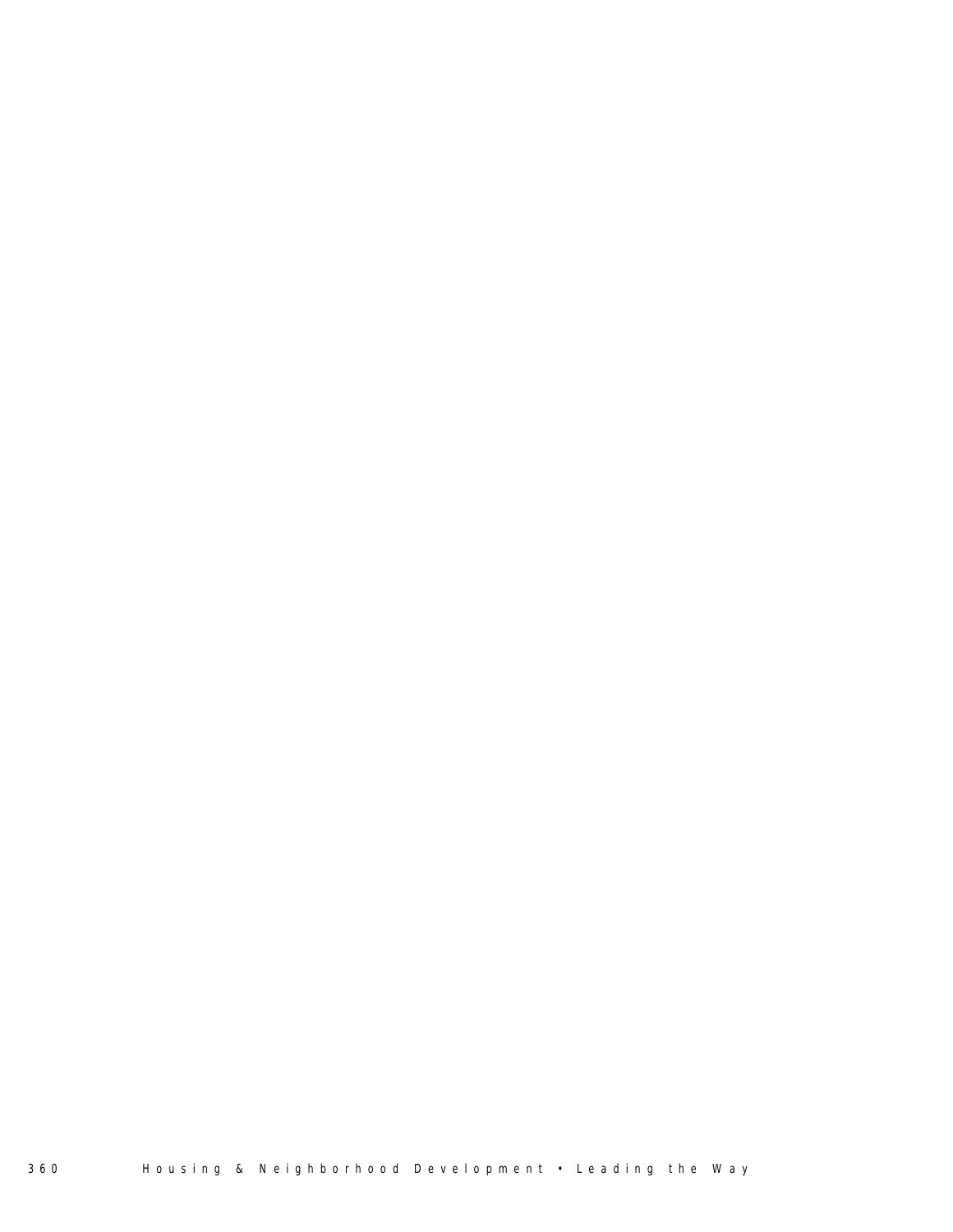## Neighborhood Development Operating Budget

*Evelyn Friedman, Chief of Housing & Neighborhood Development Appropriation: 188* 

## *Department Mission*

The Cabinet is committed to making Boston the most livable city in the nation by working with its many communities to build strong neighborhoods through the strategic investment of public resources.

## *FY10 Performance Strategies*

- To assist existing homeowners in retaining their homes and to encourage homeownership.
- To assist tenants and landlords to preserve their tenancies or secure alternative housing, including those at risk of homelessness.
- To dispose of tax-foreclosed and surplus property.
- To provide shelter, support services, rental assistance, and housing counseling to homeless persons, persons with AIDS, and tenants at risk.

| <b>Operating Budget</b>      | Program Name                                                                                                                                                                                                                                                                                                                                                                    | <b>Total Actual '07</b>                     | <b>Total Actual '08</b>                                                                                                                                         | Total Approp '09                                                                                                                                  | <b>Total Budget '10</b>                                                                                                                            |  |
|------------------------------|---------------------------------------------------------------------------------------------------------------------------------------------------------------------------------------------------------------------------------------------------------------------------------------------------------------------------------------------------------------------------------|---------------------------------------------|-----------------------------------------------------------------------------------------------------------------------------------------------------------------|---------------------------------------------------------------------------------------------------------------------------------------------------|----------------------------------------------------------------------------------------------------------------------------------------------------|--|
|                              | Neighborhood Development Administration<br>Real Estate Management & Sales<br><b>Housing Development</b><br><b>Business Services</b>                                                                                                                                                                                                                                             | 1,186,525<br>1,143,199<br>580,830<br>52,397 | 1,257,338<br>1,219,361<br>544,970<br>74,301                                                                                                                     | 1,444,169<br>1,474,591<br>784,090<br>76,532                                                                                                       | 1,242,126<br>1,382,745<br>588,563<br>64,510                                                                                                        |  |
|                              | Total                                                                                                                                                                                                                                                                                                                                                                           | 2,962,951                                   | 3,095,970                                                                                                                                                       | 3,779,382                                                                                                                                         | 3,277,944                                                                                                                                          |  |
| <b>External Funds Budget</b> | <b>Fund Name</b>                                                                                                                                                                                                                                                                                                                                                                | <b>Total Actual '07</b>                     | Total Actual '08                                                                                                                                                | Total Approp '09                                                                                                                                  | <b>Total Budget '10</b>                                                                                                                            |  |
|                              | ARRA - CDBG<br>ARRA - Homeless Prevention & Rapid Re-<br>Housing<br><b>CDBG</b><br>Community Dev Action Grant<br>EDI<br><b>Emergency Shelter Grant</b><br>EPA/Brownfields<br>First Time Homebuyer Counsel (COM)<br>HOME<br><b>HOPWA</b><br>Inclusionary Development Fund<br>Lead Hazard Reduction Demo<br>Lead Paint Abate<br>Mass Development<br>Mass Technology Collaborative |                                             | $\mathbf 0$<br>$\Omega$<br>23,906,385<br>81,697<br>1,023,545<br>215,821<br>9,513<br>9,652,625<br>2,107,585<br>433,138<br>1,724,706<br>1,098,273<br>0<br>449,474 | 0<br>0<br>25,367,831<br>0<br>447,075<br>880,962<br>200,000<br>64,487<br>8,808,530<br>1,747,000<br>500,000<br>900,000<br>2,200,000<br>0<br>574,411 | 5,366,011<br>3,283,660<br>25,676,155<br>880,052<br>903,500<br>10,627,956<br>1,779,243<br>250,000<br>1,131,855<br>1,498,170<br>2,000,000<br>976,115 |  |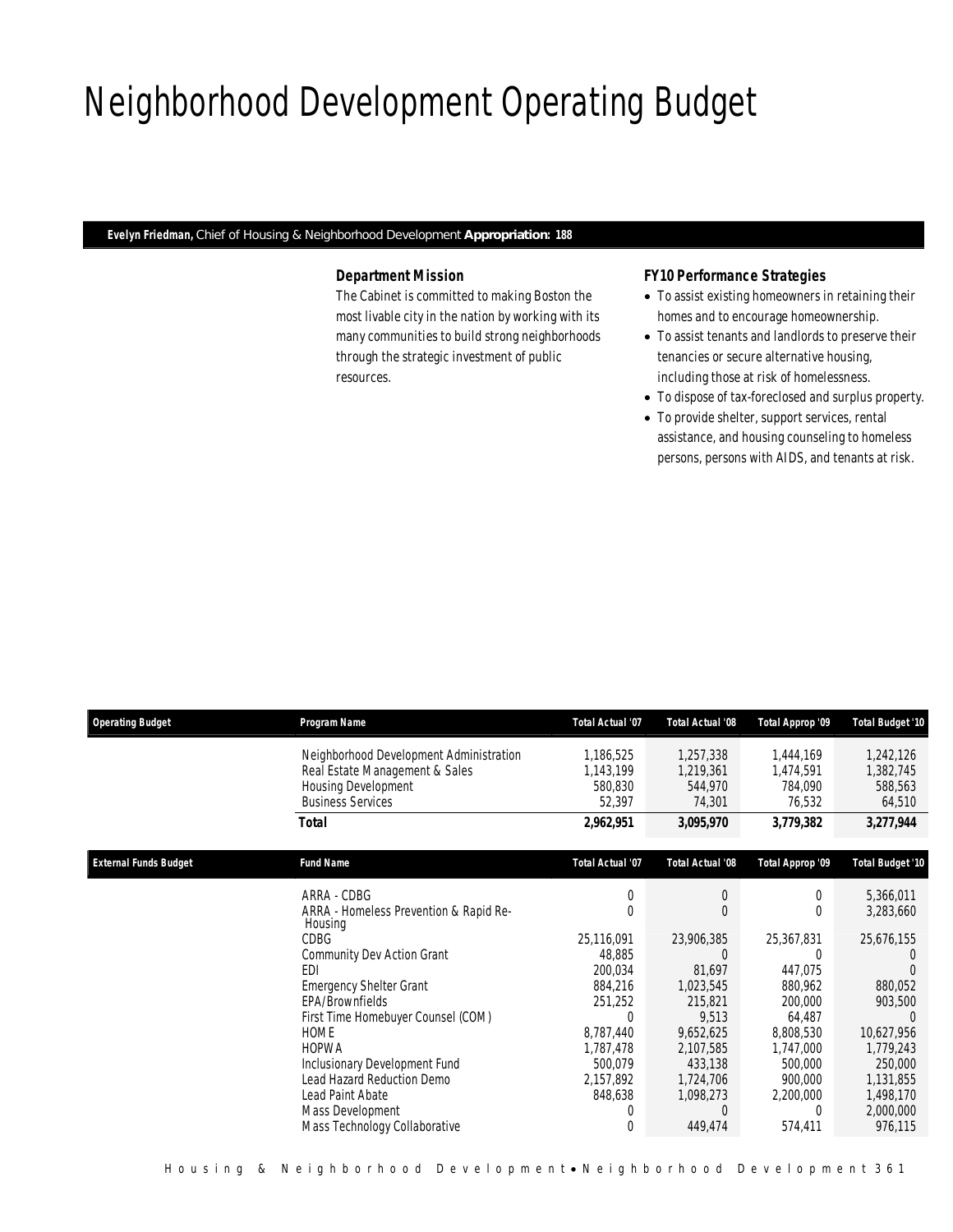| <b>Selected Service Indicators</b> |                                                            | Actual '07 | Actual '08 | Approp '09 | <b>Budget '10</b> |
|------------------------------------|------------------------------------------------------------|------------|------------|------------|-------------------|
|                                    | Total                                                      | 65,613,525 | 66,333,975 | 76.285.405 | 149,264,818       |
|                                    | Supportive Housing                                         | 12.076.656 | 11.654.701 | 11,730,578 | 12,516,123        |
|                                    | Shelter Plus Care                                          | 5.040.103  | 6.109.305  | 6.360.324  | 6,674,580         |
|                                    | Regional Network Innovations to End<br><b>Homelessness</b> |            |            |            | 1,164,000         |
|                                    | Regional Foreclosure Education Grant (COM)                 |            | 20.877     | 129.123    |                   |
|                                    | OBD Sec 108 Non Emp Zone                                   |            | 2.250.374  |            |                   |
|                                    | OBD Sec 108 Emp Zone                                       | 4,108,249  | 4.735.179  | 2.576.474  | 2,076,474         |
|                                    | OBD Sec 108 Boston Invests in Growth II                    |            |            |            | 31,000,000        |
|                                    | OBD Sec 108 Boston Invests in Growth                       |            |            | 10,000,000 | 30,000,000        |
|                                    | OBD EDI EMP/Non EMP                                        |            |            | 2.856.789  | 2,356,789         |
|                                    | Neighborhood Stabilization Program (State)                 |            |            |            | 4,020,501         |
|                                    | Neighborhood Stabilization Program (Federal)               |            |            | 16.499     | 4,213,692         |
|                                    | Neighborhood Development Fund                              | 3,806,512  | 860.777    | 925.322    | 869.942           |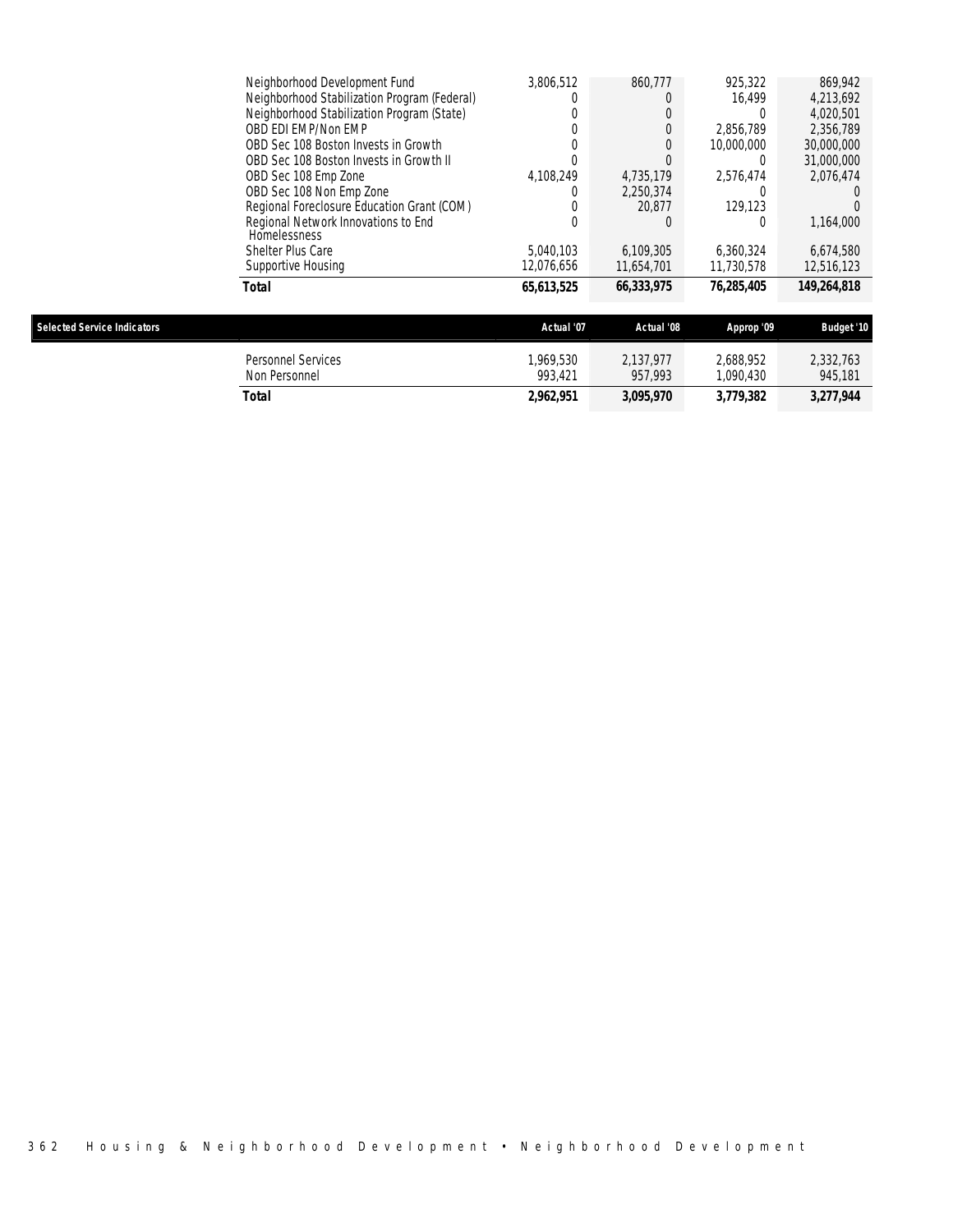## Neighborhood Development Operating Budget



## *Authorizing Statutes*

- Enabling Legislation, 1961 Mass. Acts ch. 642, §§ 1-3.
- Sale of Certain Surplus Property, 1982 Mass. Acts ch. 190, § 24; 1986 Mass. Acts ch. 701, § 4.
- Design Services, M.G.L.A. c. 7, § 38A 1/2.
- Public Works Construction, M.G.L.A. c. 30, § 39M.
- Building Construction, M.G.L.A. c. 149, §§ 44A-44J.
- Municipal Participation in Condominiums, M.G.L.A. c. 183A, § 20.
- Boston Urban Homestead Program, CBC Ord. §§ 8-2.1-8-2.8.
- Code Enforcement, M.G.L.A. c.40, § 21d; M.G.L.A. c. 270, § 16.
- Transfers of Property to Boston Redevelopment Authority, CBC St. 11 §§ 251, 255.
- Committee on Foreclosed Real Estate; Powers, CBC Ord. §§ 11-7.1-11-7.2; CBC St. 11 §§ 251, 255.
- 1994 Mass. Acts ch. 282; CBC Ord. § 10-2.1.

### *Description of Services*

The Department provides services and assistance through a wide variety of programs that are designed to improve the current housing stock of existing homeowners, promote homeownership, develop and preserve affordable housing, foster economically viable neighborhood business districts, and dispose of City-owned tax foreclosed and surplus property in a responsible manner.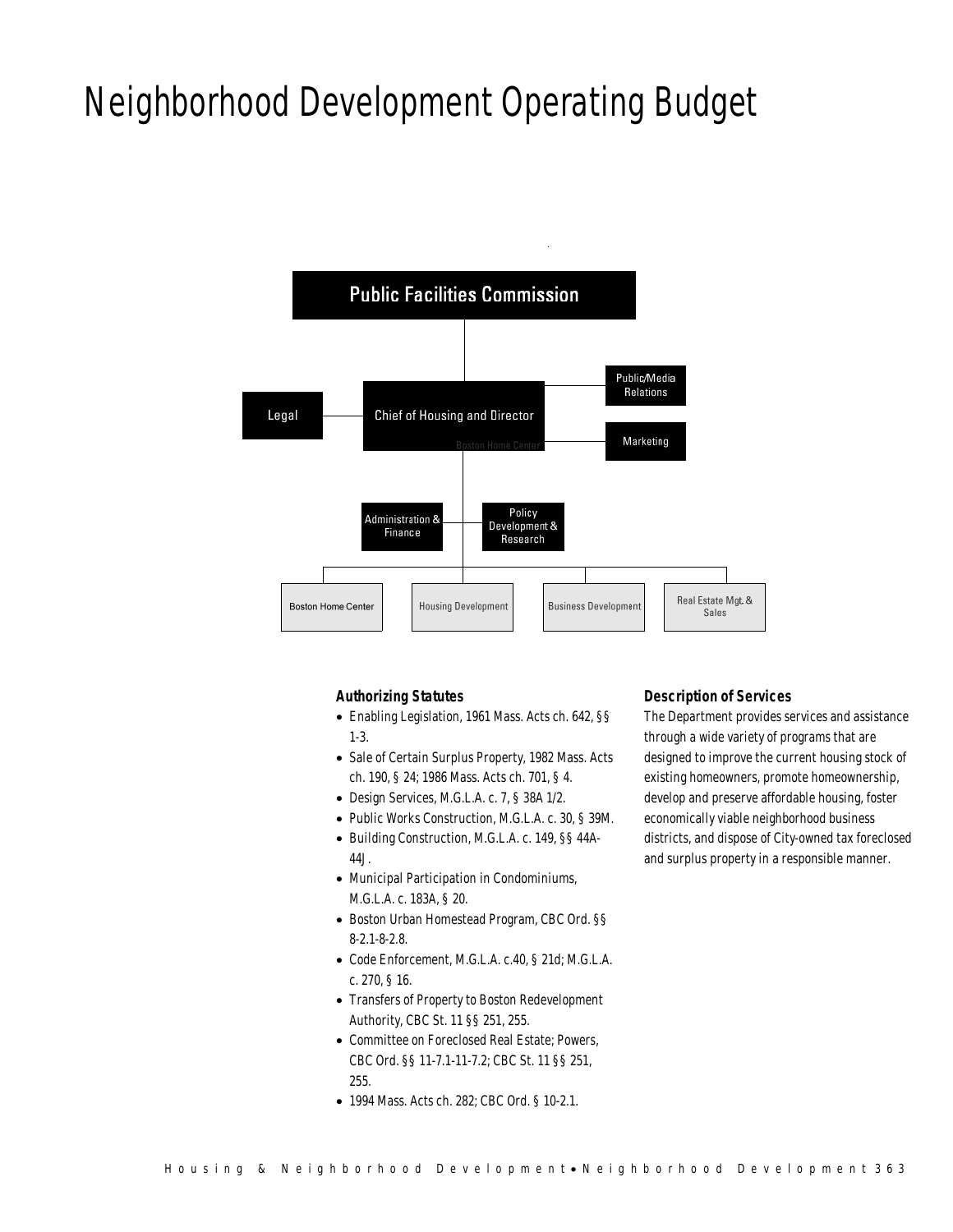## Department History

| Personnel Services              |                                                                                                                                                                                                                                                                                                      | FY07 Expenditure                                                                                                 | FY08 Expenditure                                                                                          | FY09 Appropriation                                                                                                       | FY10 Adopted                                                                                        | Inc/Dec 09 vs 10                                                                                                             |
|---------------------------------|------------------------------------------------------------------------------------------------------------------------------------------------------------------------------------------------------------------------------------------------------------------------------------------------------|------------------------------------------------------------------------------------------------------------------|-----------------------------------------------------------------------------------------------------------|--------------------------------------------------------------------------------------------------------------------------|-----------------------------------------------------------------------------------------------------|------------------------------------------------------------------------------------------------------------------------------|
|                                 | 51000 Permanent Employees<br>51100 Emergency Employees<br>51200 Overtime<br>51600 Unemployment Compensation<br>51700 Workers' Compensation<br><b>Total Personnel Services</b>                                                                                                                        | 1,962,948<br>$\boldsymbol{0}$<br>$\boldsymbol{0}$<br>6,582<br>$\overline{0}$<br>1,969,530                        | 2,124,479<br>0<br>$\mathbf{0}$<br>11,181<br>2,317<br>2,137,977                                            | 2,681,453<br>$\overline{0}$<br>$\mathbf{0}$<br>5,000<br>2,499<br>2,688,952                                               | 2,319,264<br>0<br>$\overline{0}$<br>11,000<br>2,499<br>2,332,763                                    | $-362,189$<br>$\mathbf{0}$<br>$\overline{0}$<br>6,000<br>$\Omega$<br>$-356,189$                                              |
| <b>Contractual Services</b>     |                                                                                                                                                                                                                                                                                                      | FY07 Expenditure                                                                                                 | FY08 Expenditure                                                                                          | FY09 Appropriation                                                                                                       | FY10 Adopted                                                                                        | Inc/Dec 09 vs 10                                                                                                             |
|                                 | 52100 Communications<br>52200 Utilities<br>52400 Snow Removal<br>52500 Garbage/Waste Removal<br>52600 Repairs Buildings & Structures<br>52700 Repairs & Service of Equipment<br>52800 Transportation of Persons<br>52900 Contracted Services<br><b>Total Contractual Services</b>                    | 61,421<br>84,235<br>$\mathbf 0$<br>644<br>73,504<br>36,842<br>4,827<br>650,169<br>911,642                        | 65,266<br>68,531<br>31,481<br>456<br>52,933<br>47,751<br>3,688<br>597,373<br>867,479                      | 67,776<br>85,039<br>39,999<br>9,200<br>118,001<br>57,187<br>12,150<br>600,665<br>990,017                                 | 66,299<br>80,096<br>39,999<br>15,630<br>71,000<br>44,412<br>4,124<br>545,154<br>866,714             | $-1,477$<br>$-4,943$<br>$\overline{0}$<br>6,430<br>$-47,001$<br>$-12,775$<br>$-8,026$<br>$-55,511$<br>$-123,303$             |
| <b>Supplies &amp; Materials</b> |                                                                                                                                                                                                                                                                                                      | FY07 Expenditure                                                                                                 | FY08 Expenditure                                                                                          | FY09 Appropriation                                                                                                       | FY10 Adopted                                                                                        | Inc/Dec 09 vs 10                                                                                                             |
|                                 | 53000 Auto Energy Supplies<br>53200 Food Supplies<br>53400 Custodial Supplies<br>53500 Med, Dental, & Hosp Supply<br>53600 Office Supplies and Materials<br>53700 Clothing Allowance<br>53800 Educational Supplies & Mat<br>53900 Misc Supplies & Materials<br><b>Total Supplies &amp; Materials</b> | 2,211<br>$\boldsymbol{0}$<br>0<br>$\mathbf{0}$<br>19,230<br>$\boldsymbol{0}$<br>$\mathbf{0}$<br>19,343<br>40,784 | 3,469<br>$\mathbf 0$<br>0<br>$\overline{0}$<br>31,217<br>$\mathbf 0$<br>$\overline{0}$<br>9,669<br>44,355 | 4,232<br>$\boldsymbol{0}$<br>$\mathbf{0}$<br>$\mathbf{0}$<br>36,375<br>$\mathbf 0$<br>$\overline{0}$<br>19,614<br>60,221 | 3,993<br>0<br>$\overline{0}$<br>$\overline{0}$<br>29,497<br>0<br>$\overline{0}$<br>15,707<br>49,197 | $-239$<br>$\mathbf 0$<br>$\overline{0}$<br>$\Omega$<br>$-6,878$<br>$\overline{0}$<br>$\overline{0}$<br>$-3,907$<br>$-11,024$ |
| Current Chgs & Oblig            |                                                                                                                                                                                                                                                                                                      | FY07 Expenditure                                                                                                 | FY08 Expenditure                                                                                          | FY09 Appropriation                                                                                                       | FY10 Adopted                                                                                        | Inc/Dec 09 vs 10                                                                                                             |
|                                 | 54300 Workers' Comp Medical<br>54400 Legal Liabilities<br>54500 Aid To Veterans<br>54600 Current Charges H&I<br>54700 Indemnification<br>54900 Other Current Charges<br>Total Current Chgs & Oblig                                                                                                   | 2,467<br>4,568<br>$\theta$<br>$\mathbf 0$<br>$\overline{0}$<br>29,562<br>36,597                                  | 1,069<br>5,449<br>0<br>$\overline{0}$<br>0<br>32,042<br>38,560                                            | 1,000<br>6,592<br>$\mathbf 0$<br>$\boldsymbol{0}$<br>$\theta$<br>26,000<br>33,592                                        | 900<br>5,383<br>0<br>$\overline{0}$<br>$\Omega$<br>21,797<br>28,080                                 | $-100$<br>$-1,209$<br>$\mathbf{0}$<br>$\mathbf{0}$<br>$\overline{0}$<br>$-4,203$<br>$-5,512$                                 |
| Equipment                       |                                                                                                                                                                                                                                                                                                      | FY07 Expenditure                                                                                                 | FY08 Expenditure                                                                                          | FY09 Appropriation                                                                                                       | FY10 Adopted                                                                                        | Inc/Dec 09 vs 10                                                                                                             |
|                                 | 55000 Automotive Equipment<br>55400 Lease/Purchase<br>55600 Office Furniture & Equipment<br>55900 Misc Equipment<br><b>Total Equipment</b>                                                                                                                                                           | $\boldsymbol{0}$<br>$\mathbf{0}$<br>380<br>4,018<br>4,398                                                        | $\mathbf 0$<br>0<br>$\boldsymbol{0}$<br>7,599<br>7,599                                                    | $\boldsymbol{0}$<br>$\overline{0}$<br>500<br>6,100<br>6,600                                                              | $\mathbf 0$<br>0<br>$\boldsymbol{0}$<br>1,190<br>1,190                                              | $\mathbf 0$<br>$\overline{0}$<br>$-500$<br>$-4,910$<br>$-5,410$                                                              |
| <b>Other</b>                    |                                                                                                                                                                                                                                                                                                      | FY07 Expenditure                                                                                                 | FY08 Expenditure                                                                                          | FY09 Appropriation                                                                                                       | FY10 Adopted                                                                                        | Inc/Dec 09 vs 10                                                                                                             |
|                                 | 56200 Special Appropriation<br>57200 Structures & Improvements<br>58000 Land & Non-Structure<br><b>Total Other</b>                                                                                                                                                                                   | $\boldsymbol{0}$<br>$\boldsymbol{0}$<br>$\mathbf 0$<br>$\pmb{0}$                                                 | $\boldsymbol{0}$<br>$\mathbf 0$<br>$\mathbf 0$<br>0                                                       | $\boldsymbol{0}$<br>$\boldsymbol{0}$<br>$\boldsymbol{0}$<br>0                                                            | 0<br>0<br>0<br>0                                                                                    | $\theta$<br>$\mathbf 0$<br>$\mathbf 0$<br>$\mathbf{0}$                                                                       |
|                                 | <b>Grand Total</b>                                                                                                                                                                                                                                                                                   | 2,962,951                                                                                                        | 3,095,970                                                                                                 | 3,779,382                                                                                                                | 3,277,944                                                                                           | $-501,438$                                                                                                                   |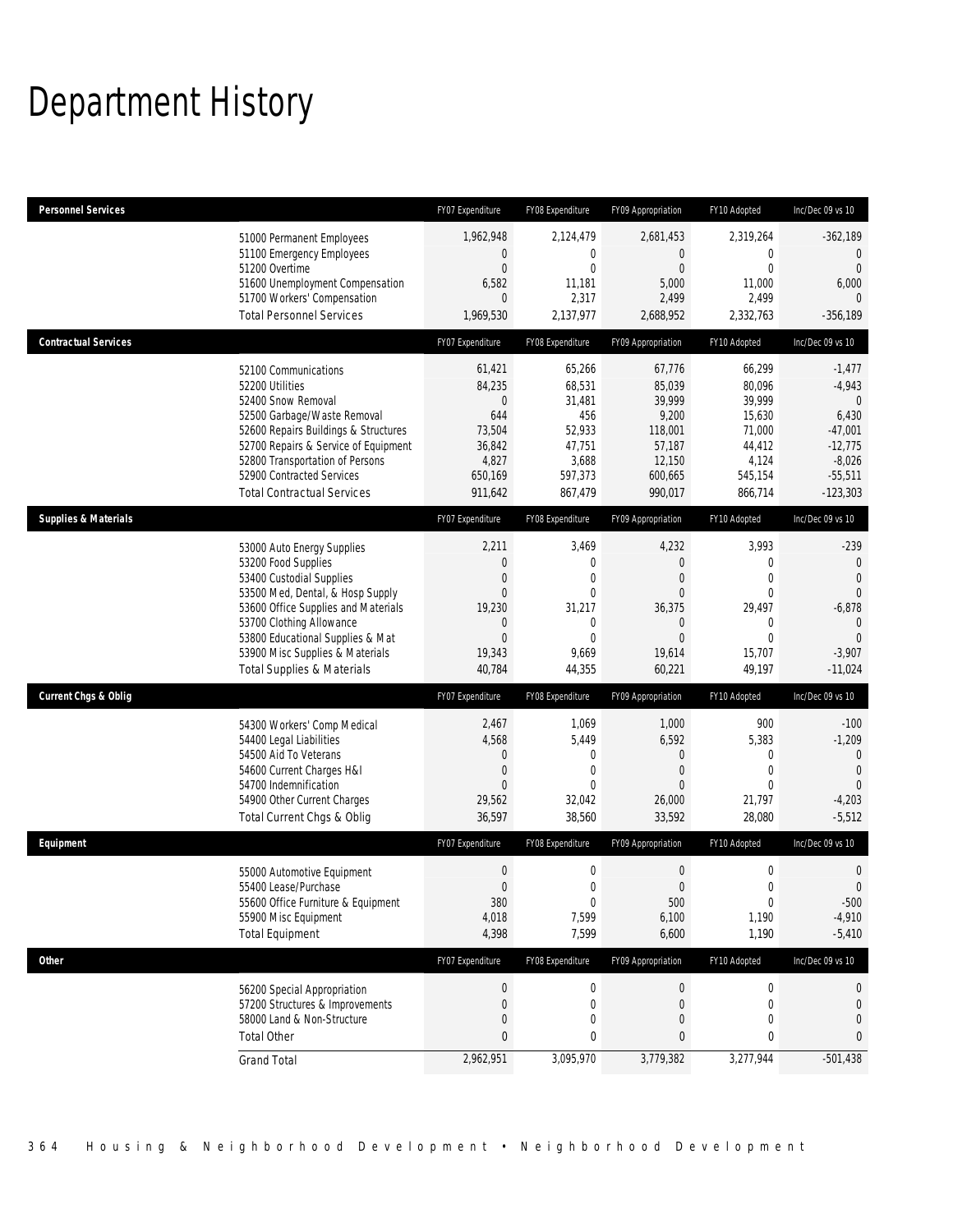## Department Personnel

| Title                            | Union<br>Code   | Grade     | Position | FY10 Salary | Title                             | Union<br>Code   | Grade | Position | FY10 Salary |
|----------------------------------|-----------------|-----------|----------|-------------|-----------------------------------|-----------------|-------|----------|-------------|
| Spec_Asst                        | <b>MYN</b>      | <b>NG</b> | 1.00     | 105,401     | <b>Property Mgmt</b>              | SU <sub>2</sub> | 22    | 3.00     | 191,165     |
| <b>Dirctr</b>                    | CDH             | <b>NG</b> | 1.00     | 131,428     | Admin Svcs Manager                | SU <sub>2</sub> | 21    | 1.00     | 65,535      |
| Student Intern                   | EX <sub>0</sub> | <b>NG</b> | 1.00     | 26,071      | Sr Budget Analyst                 | SU <sub>2</sub> | 21    | 1.00     | 53,534      |
| <b>Board Member Appeals</b>      | EXO             | <b>NG</b> | 3.00     | 2,346       | Records Mngr                      | SU <sub>2</sub> | 21    | 1.00     | 65,535      |
| Deputy Director                  | EXM             | 27        | 1.00     | 95,123      | Legal_Asst                        | EXM             | 20    | 1.00     | 54,932      |
| Dir of Operations                | EXM             | 29        | 1.00     | 84,564      | Sr Account Specialist             | SU <sub>2</sub> | 20    | 1.00     | 60,635      |
| Dir-Public/Media Relations       | EXM             | 28        | 1.00     | 88,239      | Payroll Officer                   | SU <sub>2</sub> | 19    | 1.00     | 56,106      |
| Dir-Marketing                    | EXM             | 28        | 1.00     | 102,885     | Mis Operations Specialist         | SU <sub>2</sub> | 19    | 1.00     | 56,106      |
| <b>Assoc Deputy Director</b>     | <b>EXM</b>      | 27        | 1.00     | 95,123      | Sr Accts Payable Specialist       | SU <sub>2</sub> | 19    | 1.00     | 56,106      |
| Sr Staff Attorney (DND)          | <b>EXM</b>      | 26        | 1.00     | 87,946      | Records/Adm. Serv. Analyst        | SU <sub>2</sub> | 19    | 1.00     | 56,106      |
| <b>Assistant-Director</b>        | <b>EXM</b>      | 26        | 3.00     | 263,839     | Proq_Asst                         | SU <sub>2</sub> | 19    | 2.00     | 112,211     |
| Spec Asst (DND)                  | <b>EXM</b>      | 25        | 1.00     | 81,311      | <b>Admin Services Clerk</b>       | SU <sub>2</sub> | 17    | 1.00     | 31,753      |
| Sr Budget Manager                | SU <sub>2</sub> | 24        | 1.00     | 80,966      | Sr Hearing Officer (Rent Eq)      | SU4             | 16    | 1.00     | 60,150      |
| Senior Programmer                | SU <sub>2</sub> | 23        | 1.00     | 76,565      | Adm_Asst.                         | SU4             | 15    | 1.00     | 55,624      |
| Sr Project Manager               | SU <sub>2</sub> | 23        | 1.00     | 76,565      | <b>Client Services Specialist</b> | SU4             | 10    | 1.00     | 40,686      |
| <b>Budget Manager</b>            | SU <sub>2</sub> | 22        | 1.00     | 69,266      | Dep Administrator                 | <b>MYO</b>      | 09    | 1.00     | 55,093      |
| <b>Accounting Manager</b>        | SU <sub>2</sub> | 22        | 1.00     | 64,474      | Prin Admin Asst(Client Serv)      | SE <sub>1</sub> | 09    | 1.00     | 90,547      |
| <b>Communications Specialist</b> | EXM             | 22        | 1.00     | 64,262      | LegalCounsel(RentBoard)           | SE <sub>1</sub> | 06    | 1.00     | 70,199      |
| Clearinghouse&InventoryManager   | SU <sub>2</sub> | 22        | 1.00     | 70,834      | Data Proc Sys Analyst             | SE <sub>1</sub> | 06    | 1.00     | 70,199      |
| Prsnn'l Asst                     | <b>EXM</b>      | 22        | 1.00     | 64,262      | RecordsMngr/Coord(RentBb)         | SE <sub>1</sub> | 05    | 1.00     | 64,418      |
| Special Assistant                | EXM             | 22        | 2.00     | 128,524     | AdminAsst(RentalHousing)          | SE <sub>1</sub> | 04    | 1.00     | 58,635      |
|                                  |                 |           |          |             | <b>Total</b>                      |                 |       | 50       | 3,285,268   |

| <b>FY10 Total Request</b>    | 2,319,264      |
|------------------------------|----------------|
|                              | $-240,359$     |
| Chargebacks                  | $-748,645$     |
| Other                        | 23,000         |
| <b>Differential Payments</b> |                |
| <b>Adjustments</b>           |                |
|                              | Salary Savings |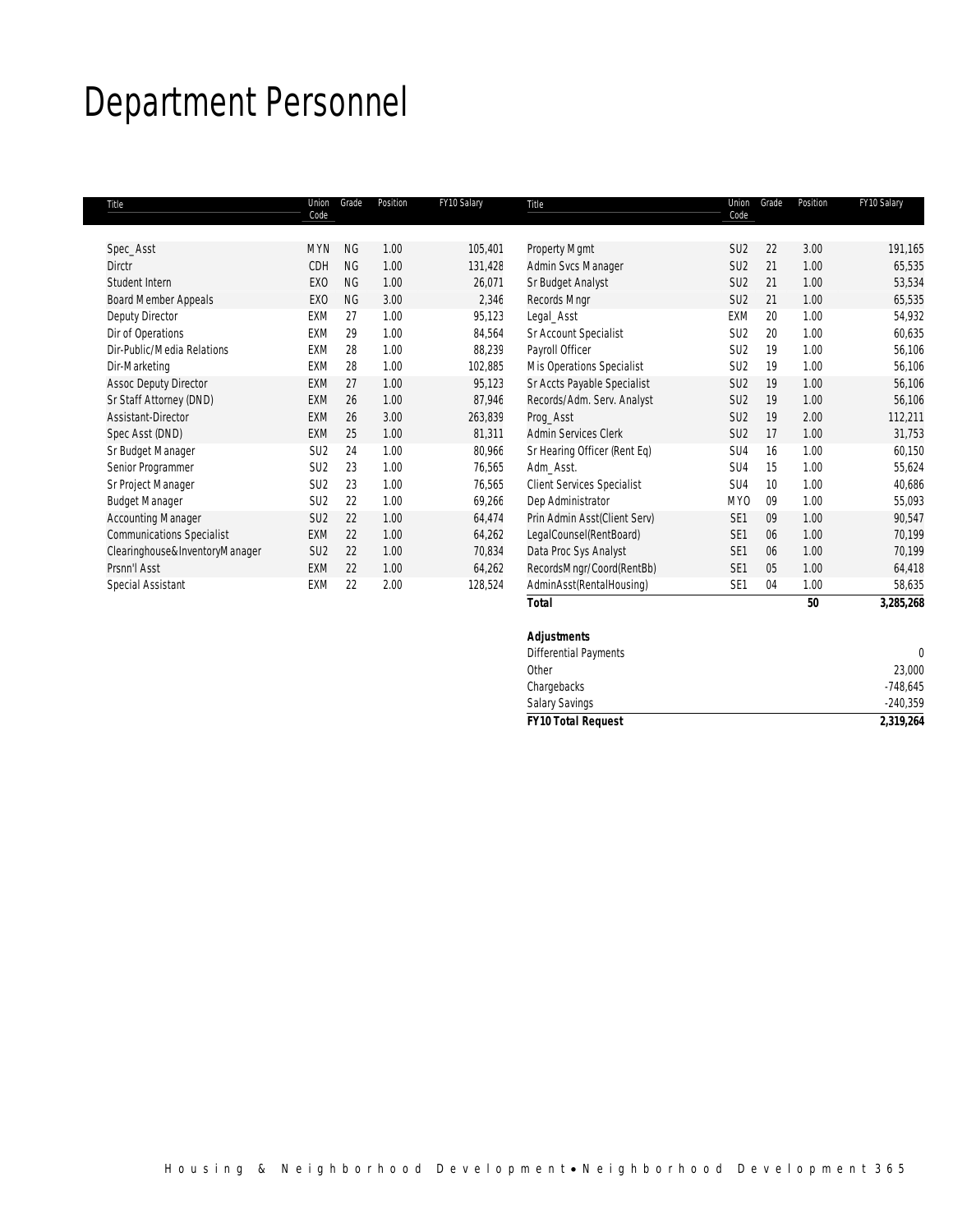# External Funds History

| <b>Personnel Services</b>                                                                                                                                                                                                                                                                                          | FY07 Expenditure                                                           | FY08 Expenditure                                                                                                                                                                               | FY09 Appropriation                                                                                                                   | FY10 Adopted                                                                                                                                        | Inc/Dec 09 vs 10                                                                                                              |
|--------------------------------------------------------------------------------------------------------------------------------------------------------------------------------------------------------------------------------------------------------------------------------------------------------------------|----------------------------------------------------------------------------|------------------------------------------------------------------------------------------------------------------------------------------------------------------------------------------------|--------------------------------------------------------------------------------------------------------------------------------------|-----------------------------------------------------------------------------------------------------------------------------------------------------|-------------------------------------------------------------------------------------------------------------------------------|
| 51000 Permanent Employees<br>51100 Emergency Employees<br>51200 Overtime<br>51300 Part Time Employees<br>51400 Health Insurance<br>51500 Pension & Annunity<br>51600 Unemployment Compensation<br>51700 Workers' Compensation<br>51800 Indirect Costs<br>51900 Medicare<br><b>Total Personnel Services</b>         | 10,507,370<br>1,146,740<br>1,082,270<br>312,363<br>101,635<br>13,150,378   | 9,998,396<br>0<br>2,631<br>0<br>$\mathbf{0}$<br>$\overline{0}$<br>$\mathbf 0$<br>1,265,464<br>799,489<br>0<br>$\mathbf 0$<br>$\overline{0}$<br>$\mathbf 0$<br>274,872<br>108,521<br>12,449,373 | 9,408,545<br>0<br>$\overline{0}$<br>$\overline{0}$<br>1,415,327<br>766,595<br>0<br>$\overline{0}$<br>55,181<br>123,743<br>11,769,391 | 10,308,533<br>$\overline{0}$<br>$\overline{0}$<br>$\overline{0}$<br>1,562,627<br>862,413<br>0<br>$\overline{0}$<br>355,955<br>138,941<br>13,228,469 | 899,988<br>0<br>$\overline{0}$<br>$\Omega$<br>147,300<br>95,818<br>$\mathbf{0}$<br>$\Omega$<br>300,774<br>15,198<br>1,459,078 |
| <b>Contractual Services</b>                                                                                                                                                                                                                                                                                        | FY07 Expenditure                                                           | FY08 Expenditure                                                                                                                                                                               | FY09 Appropriation                                                                                                                   | FY10 Adopted                                                                                                                                        | Inc/Dec 09 vs 10                                                                                                              |
| 52100 Communications<br>52200 Utilities<br>52300 Contracted Ed. Services<br>52400 Snow Removal<br>52500 Garbage/Waste Removal<br>52600 Repairs Buildings & Structures<br>52700 Repairs & Service of Equipment<br>52800 Transportation of Persons<br>52900 Contracted Services<br><b>Total Contractual Services</b> | 74,191<br>87,773<br>94,968<br>34,625<br>12,220<br>51,731,437<br>52,035,634 | 87,247<br>93,990<br>0<br>0<br>$\mathbf 0$<br>$\theta$<br>420<br>206<br>112,688<br>57,359<br>34,732<br>53,216,300<br>53,602,522                                                                 | 111,536<br>105,192<br>$\mathbf 0$<br>$\overline{0}$<br>2,000<br>273,500<br>56,753<br>43,055<br>63,573,095<br>64, 165, 131            | 111,934<br>103,422<br>$\mathbf 0$<br>$\overline{0}$<br>700<br>100,000<br>58,053<br>40,762<br>135,303,950<br>135,718,821                             | 398<br>$-1,770$<br>$\theta$<br>$\overline{0}$<br>$-1,300$<br>$-173,500$<br>1,300<br>$-2,293$<br>71,730,855<br>71,553,690      |
| <b>Supplies &amp; Materials</b>                                                                                                                                                                                                                                                                                    | FY07 Expenditure                                                           | FY08 Expenditure                                                                                                                                                                               | FY09 Appropriation                                                                                                                   | FY10 Adopted                                                                                                                                        | Inc/Dec 09 vs 10                                                                                                              |
| 53000 Auto Energy Supplies<br>53200 Food Supplies<br>53400 Custodial Supplies<br>53500 Med, Dental, & Hosp Supply<br>53600 Office Supplies and Materials<br>53700 Clothing Allowance<br>53900 Misc Supplies & Materials<br><b>Total Supplies &amp; Materials</b>                                                   | 96,893<br>73,494<br>175,662                                                | 4,106<br>5,763<br>809<br>572<br>360<br>841<br>$\overline{0}$<br>$\mathbf{0}$<br>83,224<br>$\theta$<br>$\mathbf 0$<br>68,052<br>158,452                                                         | 5,855<br>2,000<br>850<br>$\overline{0}$<br>90,700<br>0<br>103,539<br>202,944                                                         | 5,855<br>1,000<br>850<br>$\overline{0}$<br>91,900<br>0<br>102,549<br>202,154                                                                        | $\mathbf 0$<br>$-1,000$<br>$\mathbf{0}$<br>$\mathbf 0$<br>1,200<br>$\overline{0}$<br>$-990$<br>$-790$                         |
| <b>Current Chgs &amp; Oblig</b>                                                                                                                                                                                                                                                                                    | FY07 Expenditure                                                           | FY08 Expenditure                                                                                                                                                                               | FY09 Appropriation                                                                                                                   | FY10 Adopted                                                                                                                                        | Inc/Dec 09 vs 10                                                                                                              |
| 54300 Workers' Comp Medical<br>54400 Legal Liabilities<br>54600 Current Charges H&I<br>54900 Other Current Charges<br>Total Current Chgs & Oblig                                                                                                                                                                   | 134,005<br>134,005                                                         | 0<br>4,935<br>0<br>$\mathbf 0$<br>$\theta$<br>0<br>65,918<br>70,853                                                                                                                            | 5,000<br>$\overline{0}$<br>$\overline{0}$<br>62,765<br>67,765                                                                        | 5,000<br>0<br>$\overline{0}$<br>55,200<br>60,200                                                                                                    | 0<br>$\overline{0}$<br>$\mathbf{0}$<br>$-7,565$<br>$-7,565$                                                                   |
| Eauipment                                                                                                                                                                                                                                                                                                          | FY07 Expenditure                                                           | FY08 Expenditure                                                                                                                                                                               | <b>FY09 Annropriation</b>                                                                                                            | FY10 Adopted                                                                                                                                        | Inc/Dec 09 vs 10                                                                                                              |
| 55000 Automotive Equipment<br>55400 Lease/Purchase<br>55600 Office Furniture & Equipment<br>55900 Misc Equipment<br><b>Total Equipment</b>                                                                                                                                                                         | 22,400<br>26,852<br>68,603<br>117,855                                      | $\boldsymbol{0}$<br>0<br>$\mathbf 0$<br>10,117<br>42,651<br>52,768                                                                                                                             | 0<br>$\overline{0}$<br>30,000<br>50,174<br>80,174                                                                                    | 0<br>$\overline{0}$<br>10,000<br>45,174<br>55,174                                                                                                   | $\mathbf 0$<br>$\overline{0}$<br>$-20,000$<br>$-5,000$<br>$-25,000$                                                           |
| <b>Other</b>                                                                                                                                                                                                                                                                                                       | FY07 Expenditure                                                           | FY08 Expenditure                                                                                                                                                                               | FY09 Appropriation                                                                                                                   | FY10 Adopted                                                                                                                                        | Inc/Dec 09 vs 10                                                                                                              |
| 56200 Special Appropriation<br>57200 Structures & Improvements<br>58000 Land & Non-Structure<br><b>Total Other</b><br><b>Grand Total</b>                                                                                                                                                                           | 65,613,535                                                                 | $\overline{0}$<br>$\boldsymbol{0}$<br>$\mathbf 0$<br>$\boldsymbol{0}$<br>$\boldsymbol{0}$<br>0<br>0<br>$\pmb{0}$<br>66,333,975                                                                 | $\boldsymbol{0}$<br>$\boldsymbol{0}$<br>$\mathbf 0$<br>0<br>76,285,405                                                               | $\boldsymbol{0}$<br>$\boldsymbol{0}$<br>$\mathbf 0$<br>0<br>149,264,817                                                                             | $\mathbf 0$<br>$\mathbf 0$<br>$\boldsymbol{0}$<br>$\mathbf{0}$<br>72,979,413                                                  |
|                                                                                                                                                                                                                                                                                                                    |                                                                            |                                                                                                                                                                                                |                                                                                                                                      |                                                                                                                                                     |                                                                                                                               |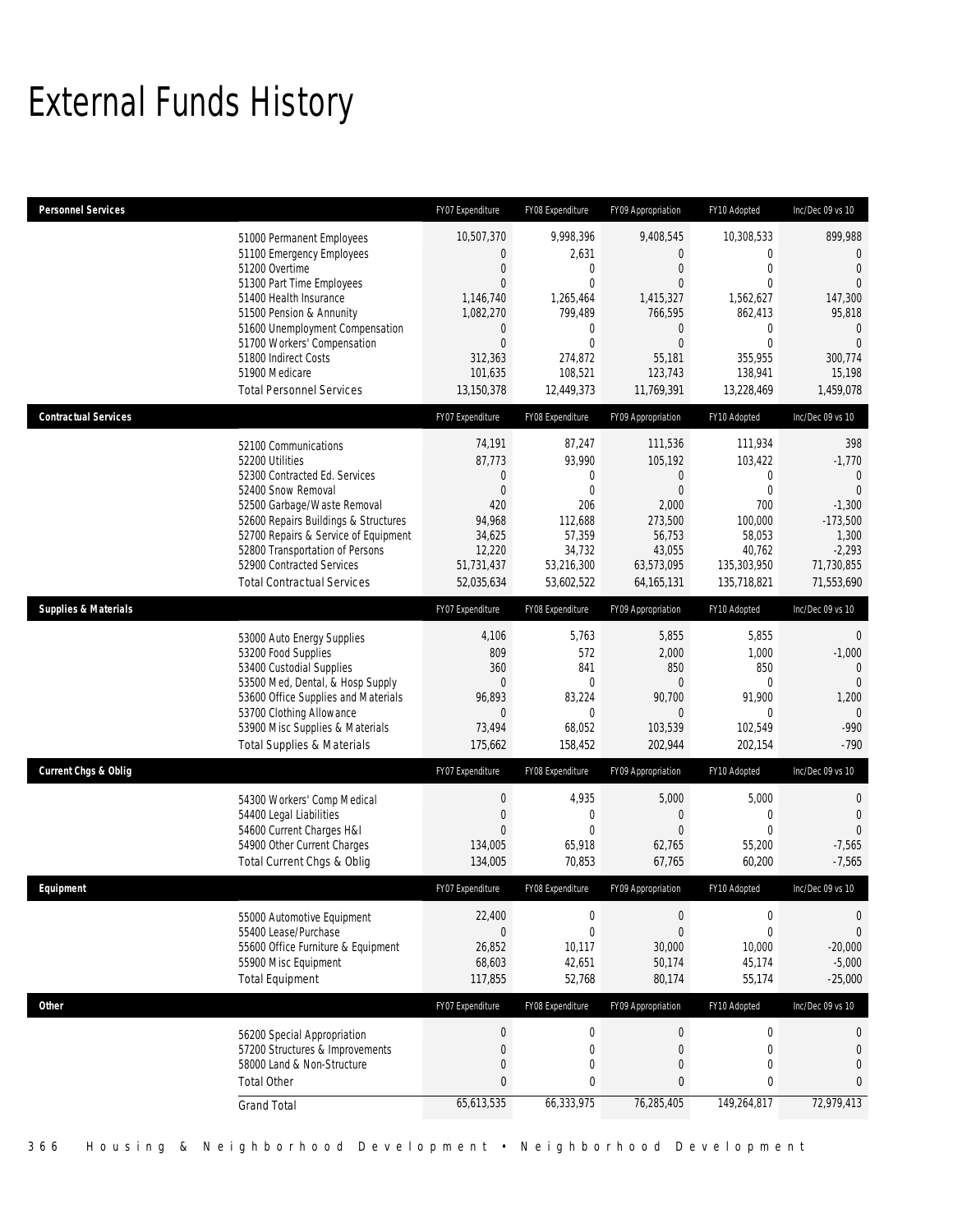## External Funds Personnel

| Title                        | Union<br>Code   | Grade     | Position | FY10 Salary | Title                           | Union<br>Code   | Grade | Position | FY10 Salary |
|------------------------------|-----------------|-----------|----------|-------------|---------------------------------|-----------------|-------|----------|-------------|
| <b>Spec Asst Director</b>    | <b>FXM</b>      | <b>NG</b> | 1.00     | 69,505      | Sr Landscape Architect          | SU <sub>2</sub> | 22    | 1.00     | 70,834      |
| Administ Assist              | <b>FXM</b>      | 19        | 4.00     | 201,848     | Housing Development Offcr       | SU <sub>2</sub> | 22    | 10.00    | 656,181     |
| <b>Deputy Director</b>       | <b>EXM</b>      | 29        | 7.00     | 693,775     | Neigh Business Manager          | SU <sub>2</sub> | 22    | 7.00     | 453,165     |
| Program Dir                  | <b>EXM</b>      | 28        | 1.00     | 102,885     | ProjectMngr                     | SU <sub>2</sub> | 22    | 1.00     | 70,834      |
| Dir of Legal Unit            | <b>EXM</b>      | 28        | 1.00     | 102,885     | Network Admin                   | SU <sub>2</sub> | 22    | 1.00     | 70,834      |
| Policy Advisor               | <b>EXM</b>      | 28        | 1.00     | 102,885     | Sr Research & Devel Anylst      | SU <sub>2</sub> | 22    | 1.00     | 66,614      |
| Asst-Director                | <b>EXM</b>      | 26        | 10.00    | 762,254     | BostonHomeCenterManager (DND)   | SU <sub>2</sub> | 22    | 1.00     | 70,834      |
| Controller                   | EXM             | 27        | 1.00     | 94,513      | Digital Cartographer            | SU <sub>2</sub> | 22    | 1.00     | 70,834      |
| <b>Asst Director</b>         | <b>EXM</b>      | 26        | 1.00     | 87,946      | <b>Finance Manager</b>          | SU <sub>2</sub> | 22    | 1.00     | 70,834      |
| <b>Operations Specialist</b> | SU <sub>2</sub> | 26        | 1.00     | 96,723      | Property Mgmt                   | SU <sub>2</sub> | 22    | 1.00     | 70,834      |
| <b>Operations Manager</b>    | <b>EXM</b>      | 25        | 5.00     | 395,472     | Compliance Officer              | SU <sub>2</sub> | 21    | 3.00     | 176,066     |
| Sr Compliance Manager        | SU <sub>2</sub> | 24        | 1.00     | 80,966      | Prog_Mngr                       | SU <sub>2</sub> | 21    | 10.00    | 648,081     |
| Sr Communications Spec       | <b>EXM</b>      | 24        | 1.00     | 75,176      | Archt                           | SU <sub>2</sub> | 21    | 4.00     | 223,511     |
| Sr Housing Develop Offcr     | SU <sub>2</sub> | 24        | 4.00     | 331,055     | Project Mngr                    | SU <sub>2</sub> | 21    | 12.00    | 752,815     |
| Sr Project Manager (DND)     | SU <sub>2</sub> | 24        | 2.00     | 165,527     | Accntant                        | SU <sub>2</sub> | 21    | 1.00     | 52,507      |
| Sr Neigh Business Mgr (DND)  | SU <sub>2</sub> | 24        | 1.00     | 77,395      | Graphic Designer                | SU <sub>2</sub> | 21    | 1.00     | 61,399      |
| <b>Construction Manager</b>  | SU <sub>2</sub> | 23        | 2.00     | 148,600     | Procurement Officer             | SU <sub>2</sub> | 20    | 1.00     | 60,635      |
| Sr Program Manager           | SU <sub>2</sub> | 23        | 6.00     | 456,029     | <b>Contruction Specialist I</b> | SU <sub>2</sub> | 20    | 10.00    | 582,743     |
| Sr Business Manager          | SU <sub>2</sub> | 23        | 1.00     | 74,885      | <b>Computer Specialist</b>      | SU <sub>2</sub> | 20    | 1.00     | 60,635      |
| Construcction&DesignServMngr | SU <sub>2</sub> | 23        | 1.00     | 76,565      | ProgramAssistant(MultiLingual)  | SU <sub>2</sub> | 20    | 2.00     | 111,289     |
| Sr Project Manager           | SU <sub>2</sub> | 23        | 6.00     | 436,356     | Loan Monitor                    | SU <sub>2</sub> | 19    | 3.00     | 150,403     |
| Design Services Manager      | SU <sub>2</sub> | 23        | 1.00     | 76,565      | Proq_Asst                       | SU <sub>2</sub> | 19    | 14.00    | 763,027     |
| Program Analyst              | SE <sub>2</sub> | 22        | 1.00     | 69,265      | Financial Analyst               | SU <sub>2</sub> | 19    | 2.00     | 94,297      |
| <b>Communication Spec</b>    | EXM             | 22        | 1.00     | 55,835      | Admin.Assist.                   | SU <sub>2</sub> | 18    | 1.00     | 34,889      |
| Sr Compliance Officer        | SU <sub>2</sub> | 22        | 1.00     | 70,834      | Legal_Sec                       | <b>EXM</b>      | 18    | 1.00     | 46,955      |
| Sr Fininace Analyst          | SU <sub>2</sub> | 22        | 1.00     | 70,834      | Sr Adm Services Clerk (DND)     | SU <sub>2</sub> | 18    | 1.00     | 51,916      |
|                              |                 |           |          |             | Secretary                       | SU <sub>2</sub> | 17    | 3.00     | 136,284     |

*Total 158 10,655,828*

|                              | 10,308,533                                  |
|------------------------------|---------------------------------------------|
|                              | $-780,879$                                  |
| Chargebacks                  | 753,592                                     |
| Other                        | $-320,008$                                  |
| <b>Differential Payments</b> |                                             |
| <b>Adjustments</b>           |                                             |
|                              | <b>Salary Savings</b><br>FY10 Total Request |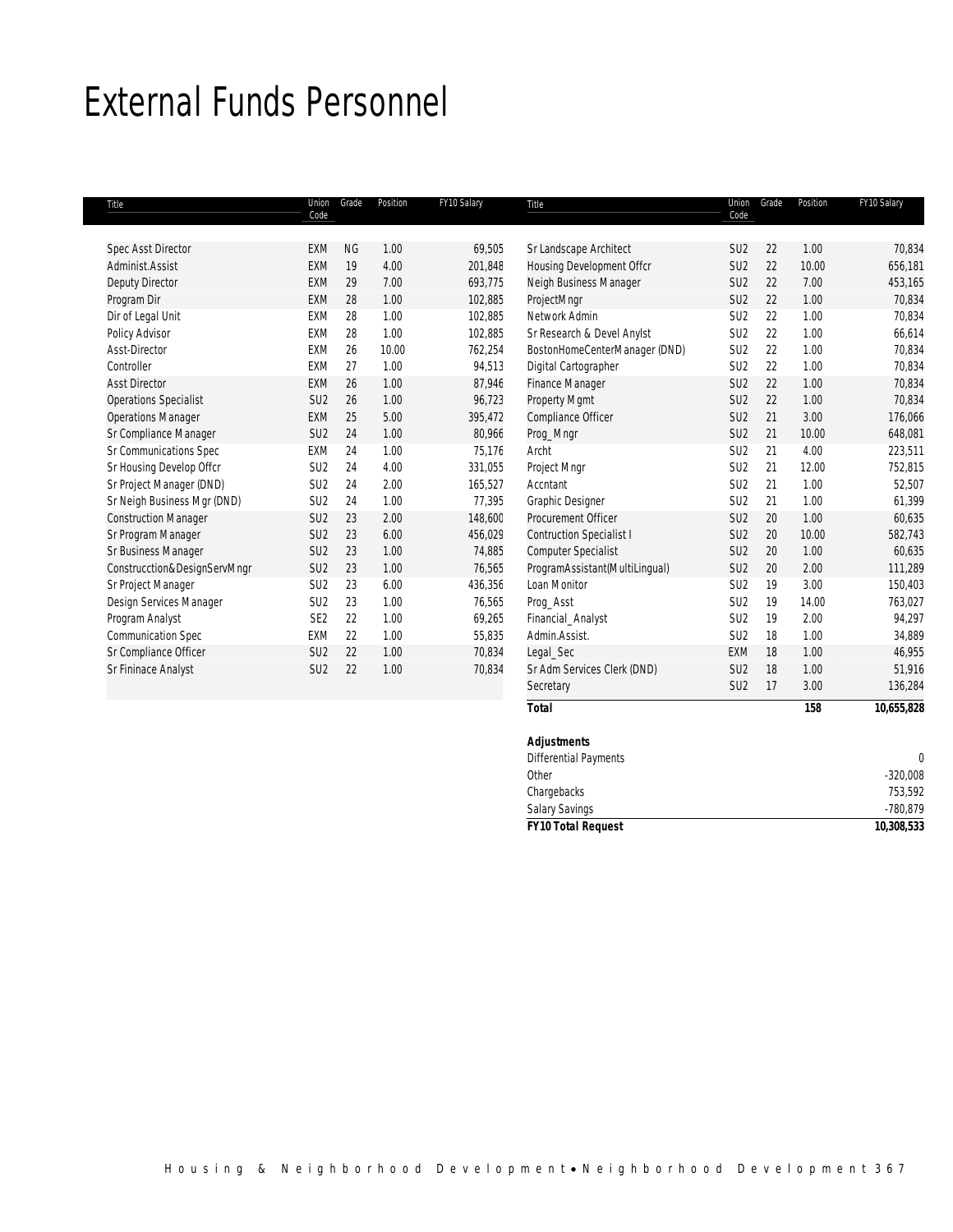## Program 1. Neighborhood Development Administration

### *Ana Boyd, Deputy Director Organization: 188100*

### *Program Description*

The Administration Program enforces Department policies and procedures and provides support services to all Neighborhood Development programs to ensure the effective completion of departmental goals in compliance with City, State and Federal laws and regulations.

| <b>Selected Service Indicators</b>  | Actual '07         | Actual '08         | Approp '09           | <b>Budget '10</b>  |
|-------------------------------------|--------------------|--------------------|----------------------|--------------------|
| Personnel Services<br>Non Personnel | 843.854<br>342.671 | 911.194<br>346.144 | 1.060.675<br>383.494 | 905.756<br>336,370 |
| Total                               | 1.186.525          | 1,257,338          | 1.444.169            | 1,242,126          |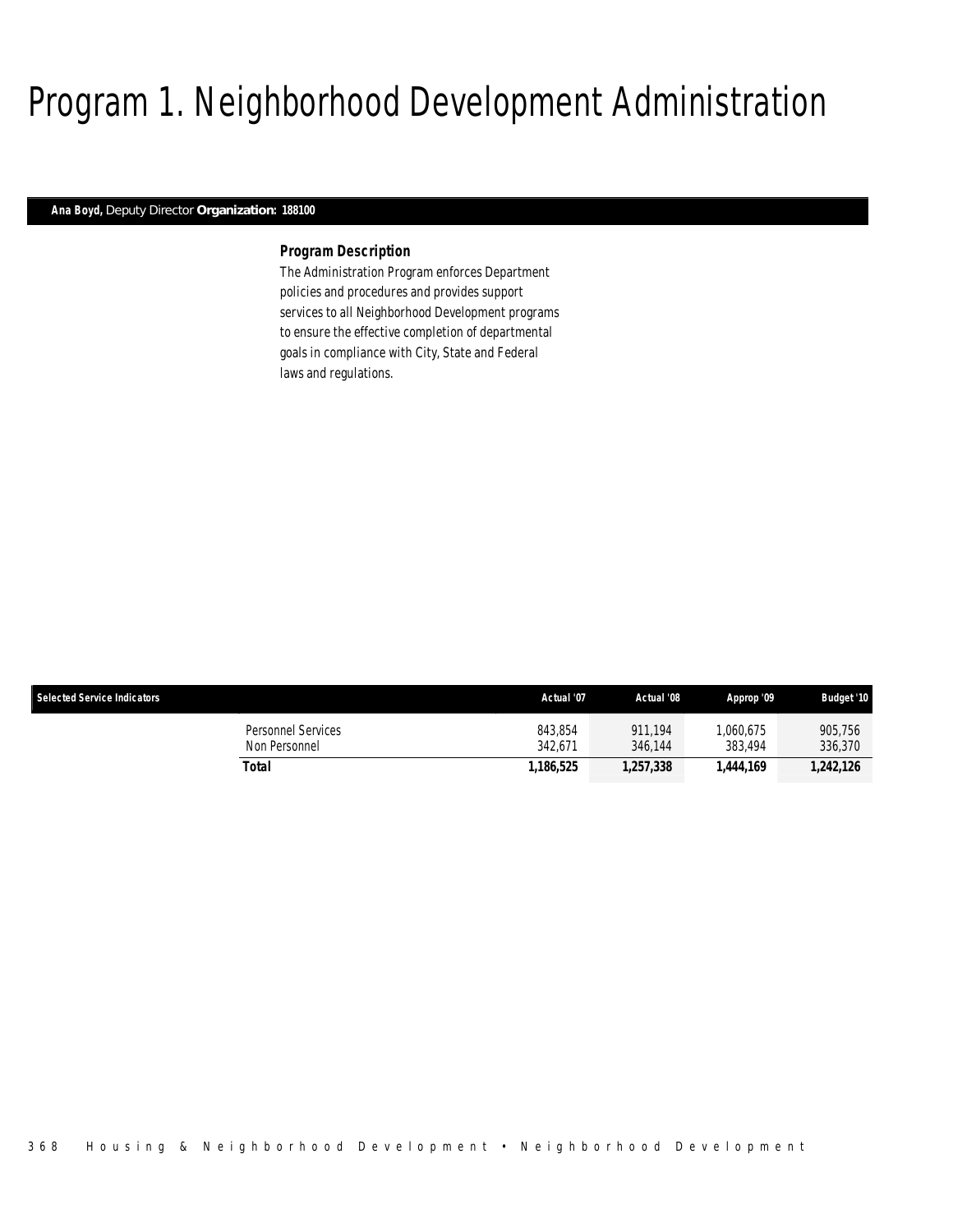## Program 2. Real Estate Management & Sales

## *Sandra Duran, Manager Organization: 188200*

## *Program Description*

The Real Estate Management & Sales Program works to manage disposal of foreclosed land parcels and foreclosed buildings as quickly as possible, and in a manner that generates revenue for the City and provides benefits to the community.

## *Program Strategies*

- To dispose of tax-foreclosed and surplus property.
- To manage tax-foreclosed and surplus property.

| <b>Performance Measures</b>        |                                                                                                                                                                                           | Actual '07          | Actual '08           | Projected '09        | Target '10           |
|------------------------------------|-------------------------------------------------------------------------------------------------------------------------------------------------------------------------------------------|---------------------|----------------------|----------------------|----------------------|
|                                    | City-owned buildings sold or transferred<br>City-owned land parcels sold or transferred<br>Housing units repaired/rehabbed with<br>homeowner loan/grant including lead paint<br>abatement | O<br>99             | 99<br>1,285          | 1.640                | 8<br>79<br>,500      |
|                                    | Total city-owned buildings<br>Total city-owned land parcels<br>Units of service performed to clean, fence,<br>and/or maintain vacant city-owned parcels                                   | 41<br>.654<br>1.528 | 45<br>1,564<br>1,412 | 51<br>1.507<br>2.423 | 40<br>1,431<br>1,600 |
| <b>Selected Service Indicators</b> |                                                                                                                                                                                           | Actual '07          | Actual '08           | Approp '09           | <b>Budget '10</b>    |
|                                    | Personnel Services<br>Non Personnel                                                                                                                                                       | 544.768<br>598,431  | 679.492<br>539,869   | 851.755<br>622,836   | 840,501<br>542,244   |
|                                    | <b>Total</b>                                                                                                                                                                              | 1,143,199           | 1,219,361            | 1,474,591            | 1,382,745            |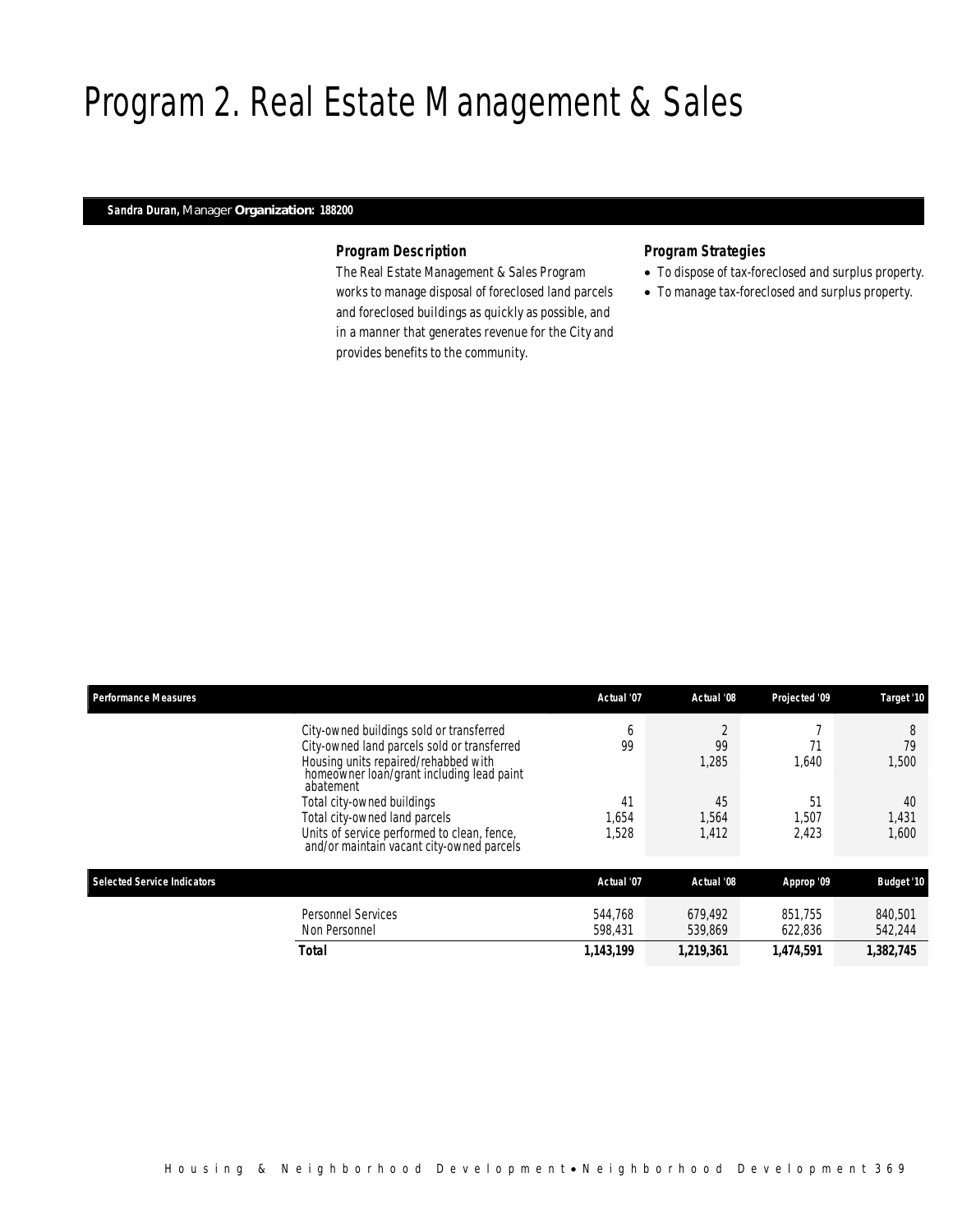## Program 3. Housing Development

### *Bill Cotter, Theresa Gallagher, Managers Organization: 188300*

### *Program Description*

The mission of this program is to strengthen Boston neighborhoods by working with community groups to improve the economic, housing and physical environment of the neighborhoods. This is accomplished through increasing homeownership and housing investment, strengthening neighborhood real estate markets and improving neighborhood confidence. This program will emphasize homeownership development, affordable rental housing production, elderly housing and streamlining the funding process through the use of competitive funding rounds. There continues to be a need for the City to direct federal and City resources toward the development of affordable housing.

### *Program Strategies*

- To assist existing homeowners in retaining their homes and to encourage homeownership.
- To assist tenants and landlords to preserve their tenancies or secure alternative housing, including those at risk of homelessness.
- To develop city and private properties for affordable homeownership, rental and specialneeds housing.
- To provide shelter, support services, rental assistance, and housing counseling to homeless persons, persons with AIDS, and tenants at risk.

| <b>Performance Measures</b>        |                                                                                     | Actual '07        | Actual '08        | Projected '09     | Target '10        |
|------------------------------------|-------------------------------------------------------------------------------------|-------------------|-------------------|-------------------|-------------------|
|                                    | Affordable units awarded                                                            |                   | 610               | 723               | 440               |
|                                    | Homeless households provided with housing<br>assistance and/or support services     | 740               | 2,855             | 2,679             | 2,250             |
|                                    | Housing placements or tenancies preserved by<br>referral to housing counseling orgs | 679               | 601               | 763               | 700               |
|                                    | Mediations held to settle landlord/tenant<br>disputes                               | 97                | 224               | 255               | 200               |
|                                    | New homebuyers provided with financial<br>assistance                                | 117               | 146               | 103               | 224               |
|                                    | Persons with AIDS provided with housing<br>assistance and/or support services       | 251               | 557               | 853               | 800               |
| <b>Selected Service Indicators</b> |                                                                                     | Actual '07        | Actual '08        | Approp '09        | <b>Budget '10</b> |
|                                    | <b>Personnel Services</b><br>Non Personnel                                          | 557.485<br>23,345 | 523,278<br>21,692 | 755,590<br>28,500 | 562,871<br>25,692 |
|                                    | Total                                                                               | 580,830           | 544,970           | 784,090           | 588,563           |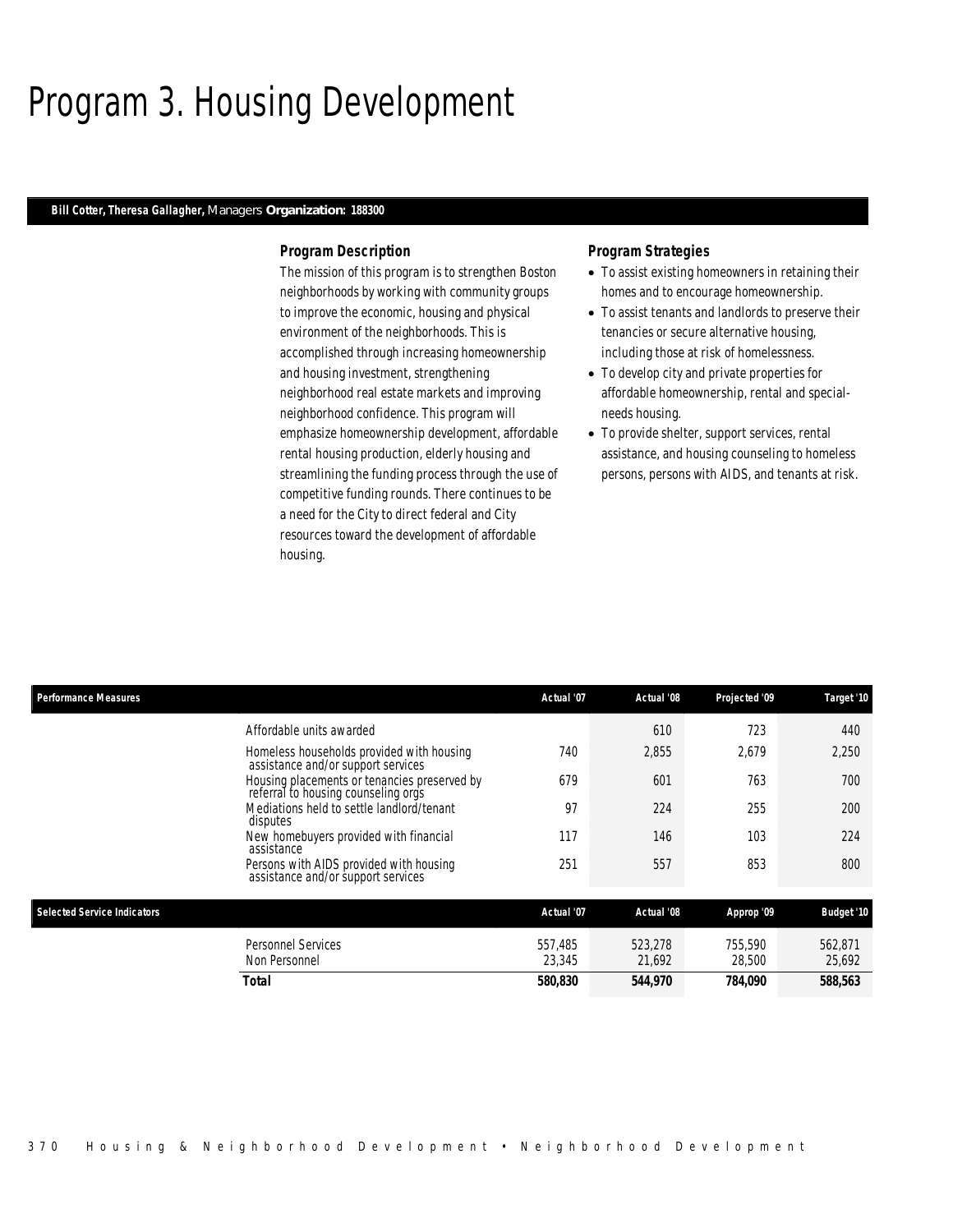## Program 4. Business Services

## *Keith Hunt, Manager Organization: 188500*

## *Program Description*

The Neighborhood Business Services Program works to develop and preserve economically viable and attractive businesses in Main Street districts and other neighborhood business districts, to create jobs, and increase the City's tax base.

## *Program Strategies*

• To promote the development and preservation of economically viable, attractive businesses and non-profits in Main Streets and other neighborhood business districts.

| <b>Performance Measures</b>        |                                                                                                                  | Actual '07       | Actual '08       | Projected '09    | Target '10       |
|------------------------------------|------------------------------------------------------------------------------------------------------------------|------------------|------------------|------------------|------------------|
|                                    | Businesses assisted with financial or technical<br>assistance<br>Businesses participating in Boston Buying Power |                  |                  | 450              | 860<br>1,500     |
|                                    | Jobs created through OBD programs<br>New businesses opened with financial or<br>technical assistance             | 483<br>62        | 540<br>116       | 925<br>173       | 925<br>200       |
|                                    | Storefronts improved                                                                                             |                  |                  | 110              | 120              |
| <b>Selected Service Indicators</b> |                                                                                                                  | Actual '07       | Actual '08       | Approp '09       | Budget '10       |
|                                    | Personnel Services<br>Non Personnel                                                                              | 23.423<br>28.974 | 24.013<br>50.288 | 20.932<br>55,600 | 23,635<br>40,875 |
|                                    | Total                                                                                                            | 52,397           | 74,301           | 76,532           | 64,510           |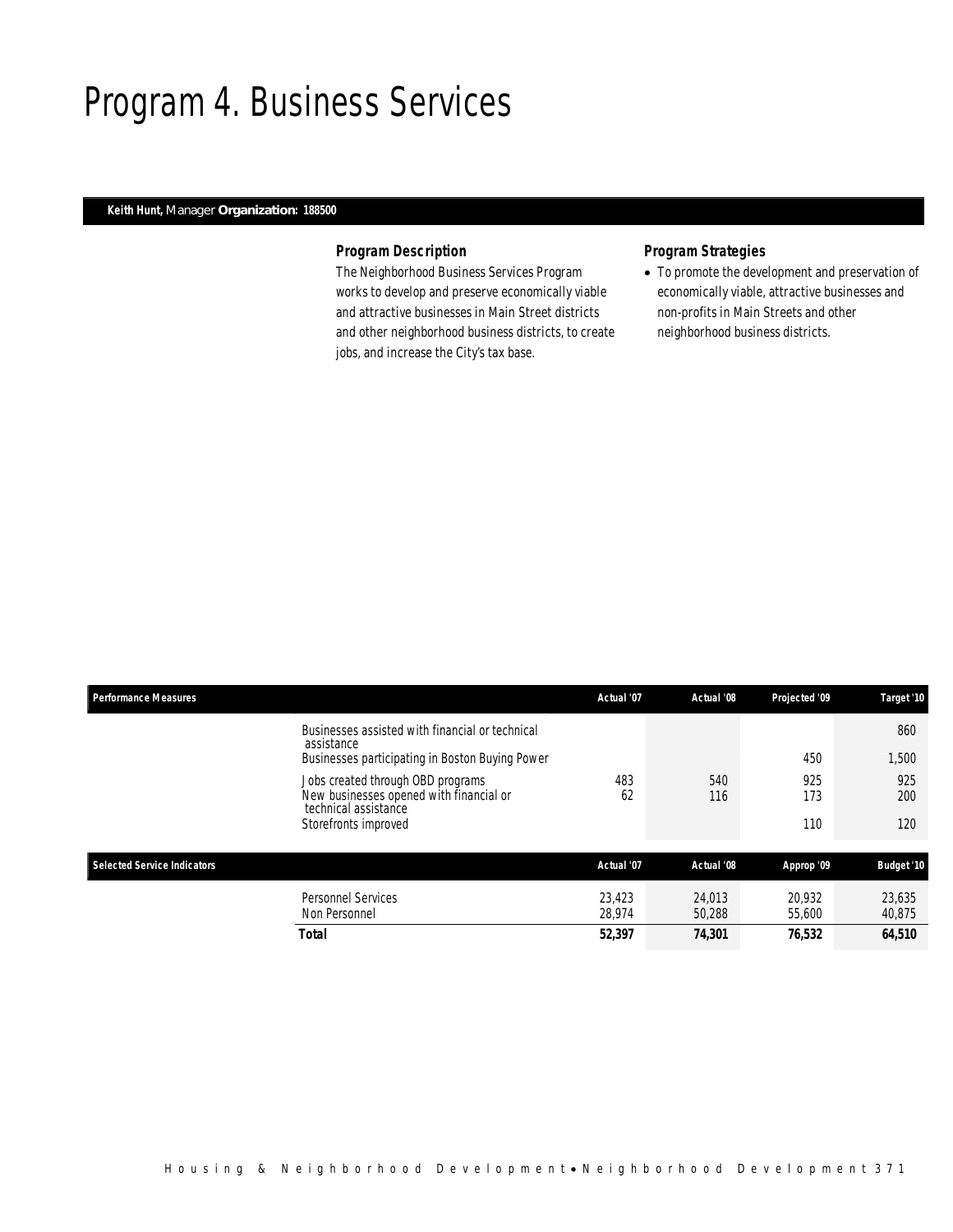## External Funds Projects

#### *ARRA - CDBG*

#### *Project Mission*

The Community Development Block Grant (CDBG) program enables local governments to undertake a wide range of activities intended to create suitable living environments, provide decent affordable housing and create economic opportunities, primarily for persons of low and moderate income. Under the Recovery Act, recipients shall give priority to projects that can award contracts based on bids within 120 days of the grant agreement. This is an 18 month grant starting 4/1/09 and ending estimated 10/31/10.

#### *ARRA - Homeless Prevention and Rapid Re-housing Program*

#### *Project Mission*

The Homelessness Prevention Fund will provide financial assistance and services to prevent individuals and families from becoming homeless and help those who are experiencing homelessness to be quickly re-housed and stabilized. The funds under this program are intended to target individuals and families who would be homeless but for this assistance. The funds will provide for a variety of assistance, including: short-term or medium-term rental assistance and housing relocation and stabilization services, including such activities as mediation, credit counseling, security or utility deposits, utility payments, moving cost assistance, and case management. At least 60 percent of funds must be spent within two years; all funds must be spent within three years.

*Brownfield Assessment Grants/Clean-Up Grants* 

#### *Project Mission*

The U.S. Environmental Protection Agency makes Brownfield Assessment and Clean-up grants available on a competitive basis. These grants are used to evaluate and/or clean-up contamination at EPA-eligible Brownfield sites. "Brownfields" are defined as "real property, expansion, redevelopment, or re-use of which may be complicated by the presence or the potential presence of a hazardous substance, pollutant, or contaminant". This is a three year grant started on 10/12/08 and ending on 10/11/11.

*Brownfields Priority Project Program (Mass Development)* 

#### *Project Mission*

The Brownfields Priority Projects Program is a three year grant to the City of Boston from Massachusetts Development, the state's finance and development authority. The purpose of this grant is to target high impact parcels in which a developer has expressed interest, where reuse would be viable but for environmental contamination.

#### *Community Development Block Grant*

#### *Project Mission*

The Community Development Block Grant (CDBG) is an annual entitlement grant from the U.S. Department of Housing and Urban Development (HUD) to the City of Boston designed to fund a variety of neighborhood development activities. At least 70 percent of CDBG funds must be used to benefit low- and moderate-income households. CDBG funds are used to produce and preserve affordable housing, revitalize neighborhood commercial districts, assist the renovation of non-profit facilities, improve vacant lots, promote and monitor fair housing activities, and assist non-profit organizations in the operation of emergency shelters, health care, child care, youth and adult literacy programs. CDBG funds cannot be used for general government services nor to replace funding cuts from existing public service activities.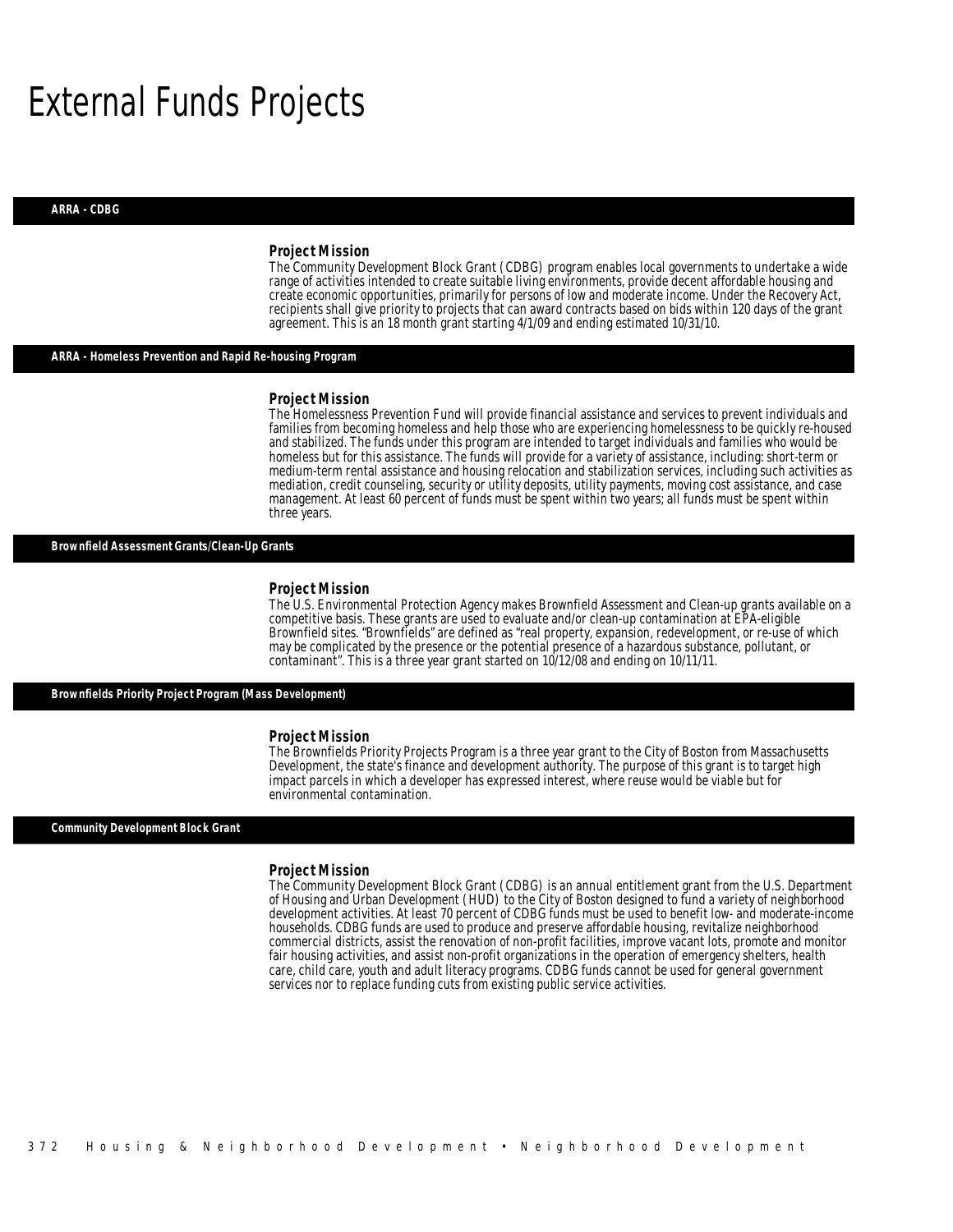The Commercial Development Action Grants are made available to municipalities from the Massachusetts Department of Housing and Community Development on a competitive basis. Grant funds may be used for community development projects that are publicly owned that revitalize and redevelop substandard and blighted open area for public benefit and the public interest.

### *Economic Development Initiative/ Special Projects*

#### *Project Mission*

The Economic Development Initiative/Special Project grants are made available on a competitive basis to municipalities through the federal budget process and administered by the U.S. Department of Housing and Urban Development (HUD). These grants are for specific purposes. In FY03 DND received a grant to support the Boston Main Streets program. In FY04, DND received two additional grants from HUD. One of the grants was for an affordable housing environmental remediation project and the second one was for the development of low and moderate-income housing.

#### *Emergency Shelter Grant*

#### *Project Mission*

The Emergency Shelter Grant (ESG) is an annual entitlement grant to the City of Boston from the U.S. Department of Housing and Urban Development (HUD) to support the development and operations of emergency shelters for the homeless.

#### *First Time Homebuyer Counseling (COM)*

#### *Project Mission*

The First-time Homebuyer Counseling/Foreclosure Prevention grant from the Commonwealth of Massachusetts supports foreclosure prevention and loss mitigation counseling activities serving geographic areas of Boston with high rates of default and foreclosures targeting occupants of 1-4 unit properties.

*Green Affordable Housing Initiative (MTC)* 

#### *Project Mission*

The Green Affordable Housing Initiative is a three year grant to the City of Boston from the Renewable Energy Trust, which is administered by the Massachusetts Technology Collaborative (MTC). These funds will be used to benefit the occupants of affordable housing in the City of Boston through the development of green affordable housing, which incorporates renewable energy, energy efficiency, green design and healthy homes construction techniques into the City's current affordable housing programs. Grant start date is 4/11/07 and end date is 4/10/10.

*Home Investment Partnership (HOME)* 

### *Project Mission*

The HOME Partnership Program is an annual entitlement grant from the U.S. Department of Housing and Urban Development (HUD) to the City of Boston to support the development of affordable housing. Eligible activities include new construction or rehabilitation of housing, tenant-based rental assistance for up to two years, and assistance to first-time homebuyers. All HOME funds must be used to benefit low- and moderate income households. Fifteen percent of HOME funds are set aside for Community Housing Development Organizations. The American Dream Down payment Initiative (ADDI) is a five year grant awarded annually to the City of Boston from the U.S. Department of Housing and Urban Development (HUD). It will be administered as part of the HOME Investment Partnership Program (HOME). The purpose of this grant is to assist low income families in becoming first-time homebuyers. ADDI funds may only be used for down payment assistance toward the purchase of single family housing by low-income families, who are first time homebuyers. Rehabilitation that is completed in conjunction with a home purchase assisted by ADDI is also an eligible activity under the ADDI Statute. Current term is from 7/1/09 to 6/30/14.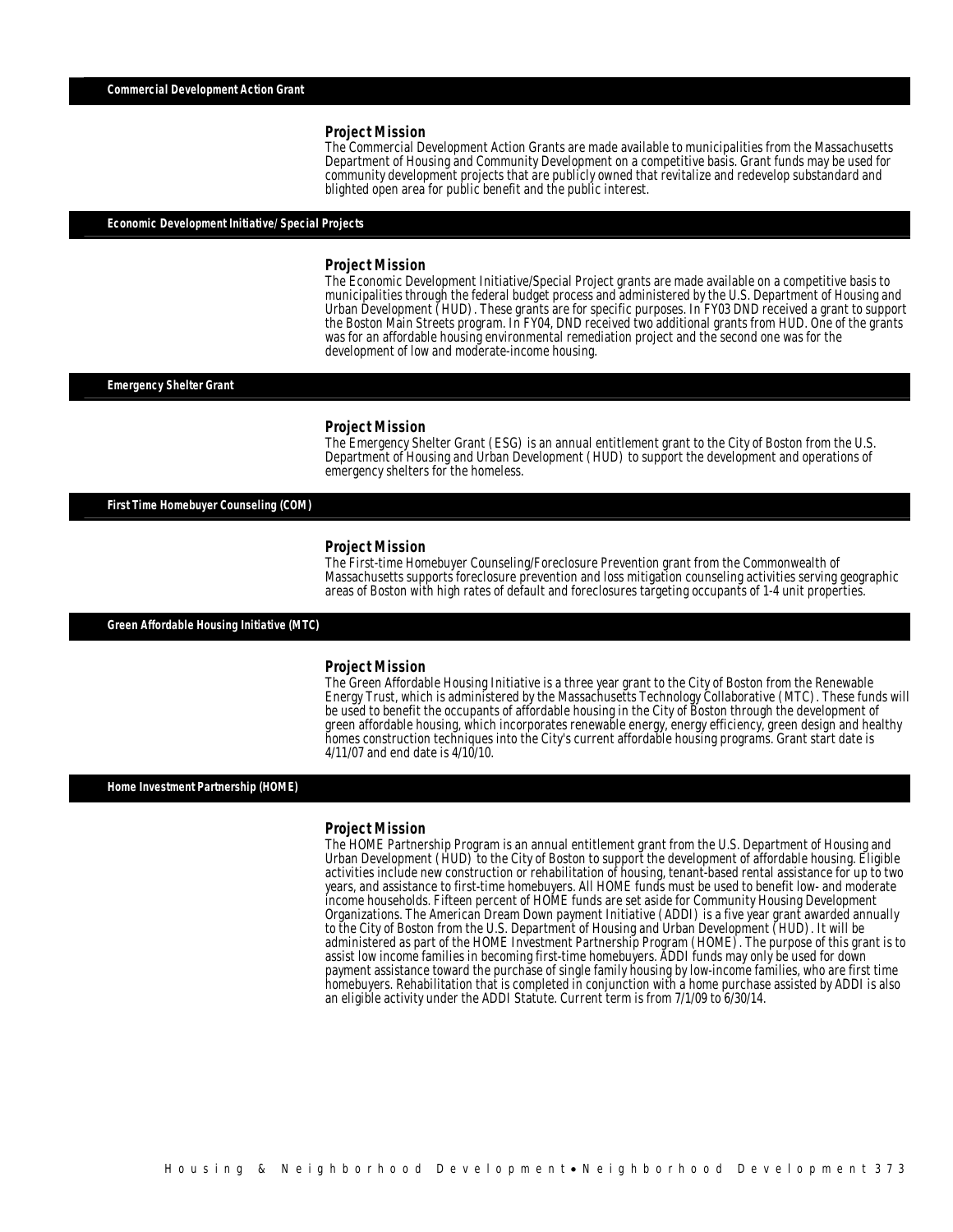The Housing Opportunities for People with AIDS (HOPWA) Program is a three year grant awarded annually received by the City of Boston from the U.S. Department of Housing and Urban Development designed to provide affordable, appropriate housing for people with AIDS (PWAs) in the metropolitan Boston area. Eligible activities include: housing, counseling, housing development, rental assistance, technical assistance, homelessness prevention, operating costs including support services, and housing-related costs. DND will be directing these funds to three primary activities: metropolitan-area housing counseling to help PWAs find/retain affordable housing, technical assistance to developers of housing for PWAs, and emergency assistance payments to help PWAs retain their existing housing to prevent homelessness. Current term of the grant is from 7/1/09 to 6/30/12.

#### *Inclusionary Development Fund (IDF)*

#### *Project Mission*

The Inclusionary Development Fund is a two year grant from the Boston Redevelopment Authority to assist middle income homebuyers. The fund is capitalized through fees paid by private developers in lieu of building onsite inclusionary affordable housing. Current term of the grant is from 7/1/09 to 6/30/11.

#### *Lead Hazard Reduction Demonstration Grant*

### *Project Mission*

The LEAD Hazard Reduction Demonstration Grant is a 36-month Grant from the Department of Housing and Urban Development's Office of Healthy Homes and Lead Hazard Control to the City of Boston. The purpose of this competitive grant is to assist areas with the highest lead paint abatement needs in undertaking programs for abatement, inspections, risk assessments, temporary relocations, and interim control of lead based paint hazards in eligible privately owned single family housing units, and multifamily buildings that are occupied by low-income families. A modest demonstration projects component has also been included that can support lead abatement in foreclosed properties, housing receiverships, and units that reveal significant lead paint hazards as a result of the City's Turnover Inspection Ordinance.

*Lead Paint Abatement* 

#### *Project Mission*

The Lead Paint Abatement grant is a competitive 36-month grant from the U.S. Department of Housing and Urban Development's Office of Healthy Homes and Lead Hazard Control to the City of Boston. The purpose of the grant is to reduce the exposure of young children to lead-based paint hazards in their homes through intensive services consisting of counseling, outreach and abatement in the high-risk target areas of Dorchester, Roxbury and Mattapan and to provide financing services citywide. Activities include abatement, inspections, risk assessments, and temporary relocations.

### *Neighborhood Development Fund*

#### *Project Mission*

The Neighborhood Development Fund receives revenue from the repayment of Urban Development Action Grant (UDAG) loans to the City. Funds can be used for eligible HUD Title I activities which are somewhat less restrictive than CDBG regulations. DND uses the NDF to fund home improvements and homebuyer assistance to middle income families, and provides financial support to businesses and business districts located in areas that are not low and moderate income.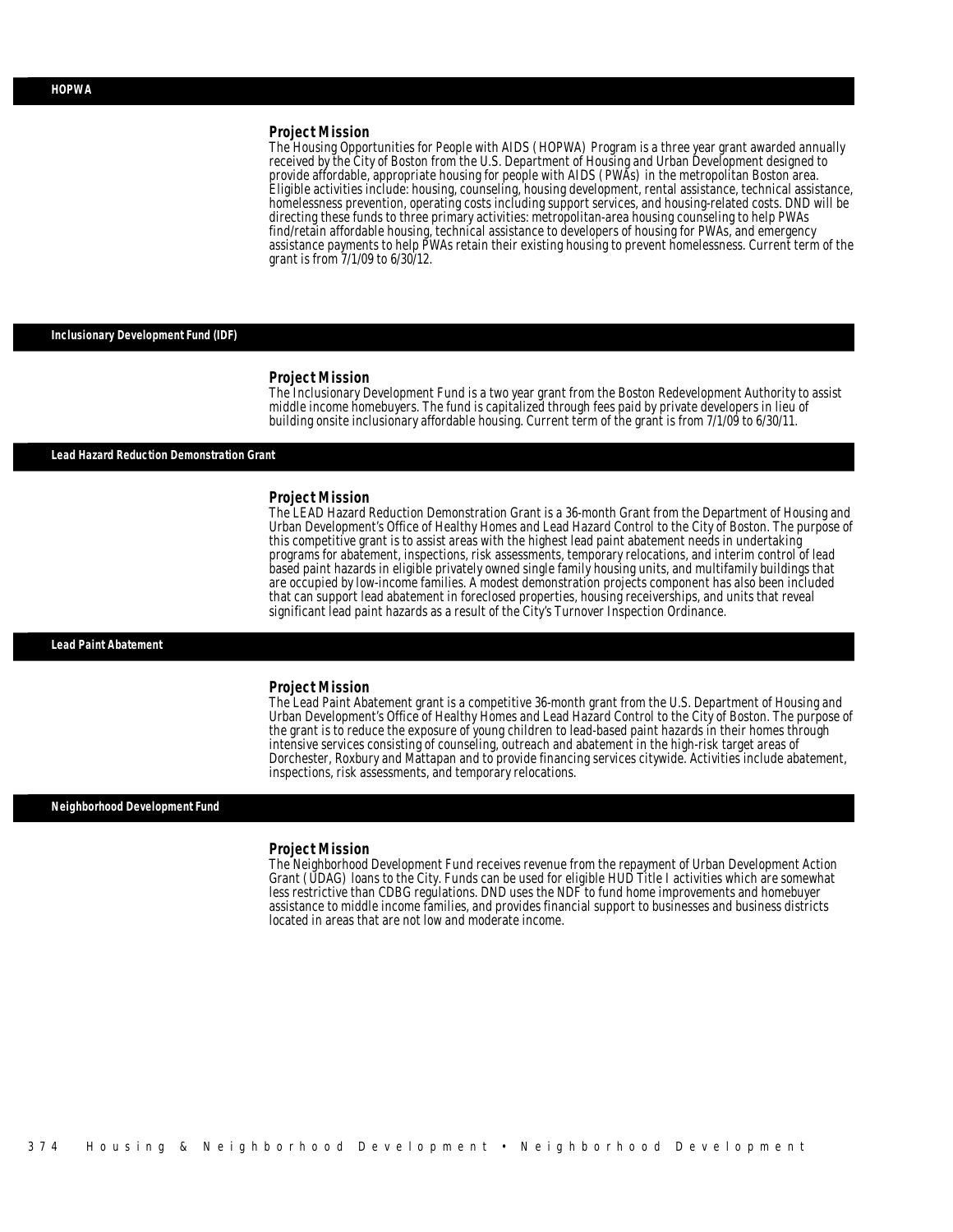Neighborhood Stabilization Program is a non-competitive 18-month grant available to eligible cities from the US Department of Housing and Urban Development. Funds can be used to establish financial mechanisms for purchase and redevelopment of foreclosed upon homes and residential properties, including such mechanisms as soft-seconds, loan loss reserves, and shared-equity loans for low- and moderate-income homebuyers; purchase and rehabilitate homes and residential properties that have been abandoned or foreclosed upon, in order to sell, rent, or redevelop such homes as properties; establish land banks for homes that have been foreclosed upon; demolish blighted structures; and redevelop demolished or vacant properties. The term of this grant is estimated to run from 4/1/09 to 10/30/09. Î

#### *Neighborhood Stabilization Program (State Funds)*

#### *Project Mission*

Neighborhood Stabilization Program grants are made available to Boston and several other direct grant communities on a non-competitive basis from the Massachusetts Department of Housing and Community Development. The Commonwealth of Massachusetts has agreed to match our HUD NSP funds \$1-\$1 and will match the NSP admin funds \$0.50-\$1. Funds can be used to establish financial mechanisms for purchase and redevelopment of foreclosed upon homes and residential properties, including such mechanisms as softseconds, loan loss reserves, and shared-equity loans for low- and moderate-income homebuyers; purchase and rehabilitate homes and residential properties that have been abandoned or foreclosed upon, in order to sell, rent, or redevelop such homes as properties; establish land banks for homes that have been foreclosed upon; demolish blighted structures; and redevelop demolished or vacant properties. This is also an 18- month grant with estimated term start date of 4/1/09 and end date of 10/30/09. Ì

### *Regional Foreclosure Education Grant (COM)*

#### *Project Mission*

The Regional Foreclosure Education grant from the Commonwealth of Massachusetts supports the expansion of foreclosure counseling providers under contract with the City of Boston. These providers serve geographic areas of Boston with high rates of default and foreclosures targeting occupants of 1-4 unit properties. Î

#### *Regional Network Innovations to End Homelessness*

#### *Project Mission*

The Regional Network Innovations to End Homelessness grants are made available to the Boston Regional Network from the Massachusetts Interagency Council on Housing and Homelessness through the Department of Housing and Community Development on a competitive basis. Grant funds will be used for implementing innovative strategies that will inform new and emerging statewide housing approaches to ending homelessness. This is an 18-month grant available from 1/1/09-6/30/10.

#### *Section 108 Loans/Economic Development Initiative*

*Project Mission*  Development (HUD) on an application basis. Section 108 funds are secured by the City through a pledge of its current and future CDBG grant awards. These funds are used for economic development projects. Boston Invest in Growth Loan Fund is a \$40 million HUD Section 108 funded loan pool designed to jumpstart wellfinanced construction projects, create jobs, and strengthen Boston's economy. This program is designed for large commercial projects in Boston that have both permanent financing and equity in place. Boston Invests will finance the gap that remains between the financing and equity and the total project cost, known as mezzanine financing. In addition, up to 10% of the loan pool will be set aside for smaller neighborhood based projects of at least 5,000 square feet, the underwriting criteria for which will be the same as for the larger loans but the interest rate charged as well as the additional interest paid at the end will be lower. Additionally, \$2.5 million HUD Section 108 funded loan pool will be used tor energy efficiency and to promote job creation.The Economic Development Initiative (EDI) Program is a special HUD program that makes available grants to cities to spur economic opportunity by creating jobs, attracting private partnerships, and training residents for new job opportunities; to promote community development through a long-term economic development strategy; to establish community-based partnerships; and to develop a plan for responding to community needs by integrating economic, physical, human, and other strategies. The City received \$25 million in EDI funds for use within the Empowerment Zone.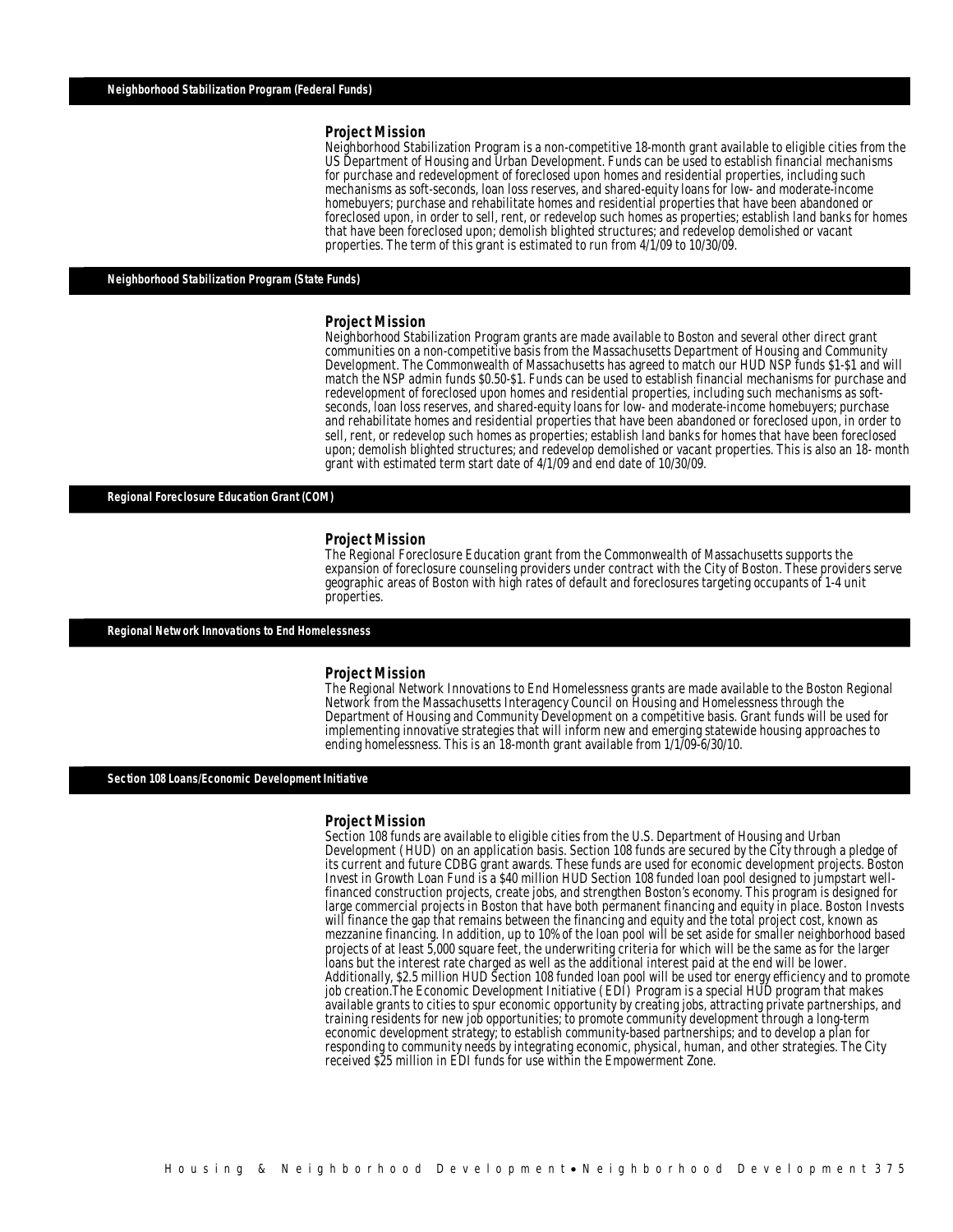The Shelter Plus Care is a one year grant that is funded by HUD to provide rental assistance for homeless persons with disabilities, primarily those with serious mental illness, chronic problems with alcohol and/or drugs, and AIDS/HIV. The supportive service, which must match the value of the rental assistance, are provided by federal, state or local sources.

## *Supportive Housing*

#### *Project Mission*

Î

The Supportive Housing program is a one year program from HUD to provide service, operating and/or capital funds for a broad range of housing and social service projects. The program requires that applicants match the amount of Supportive Housing acquisitions and development funds requested with an equal amount of funding from other sources.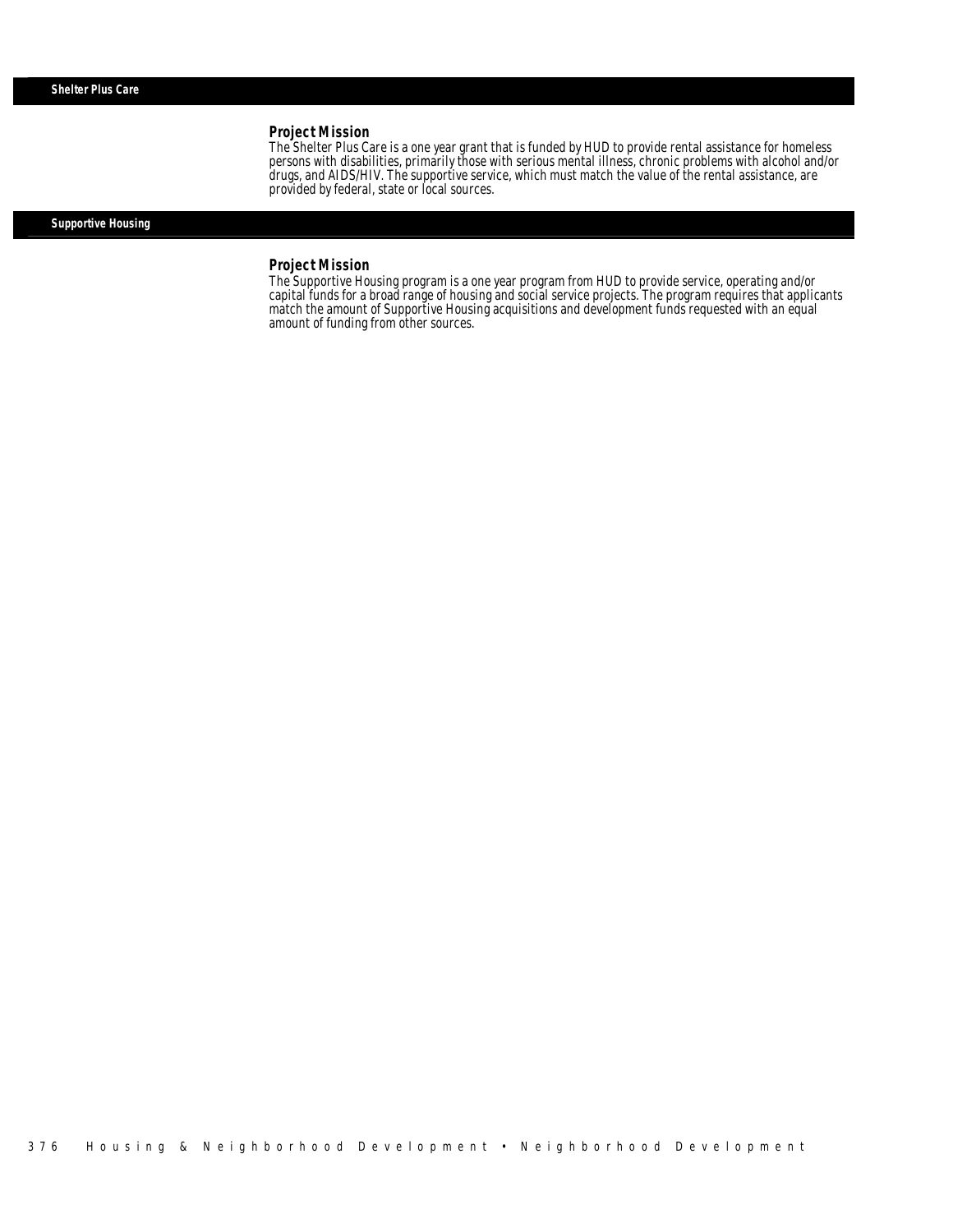## Neighborhood Development Capital Budget

## *Overview*

Capital investment will support efforts to repair and rebuild public facilities, revitalize neighborhood business districts, and improve public spaces operated by the Department of Neighborhood Development.

## *FY10 Major Initiatives*

- Complete façade and marquee restoration at the Strand Theatre. Begin project to renovate the stage lighting and sound system.
- Continue improvements and critical repairs to various buildings on Long Island.

| <b>Capital Budget Expenditures</b> |                         | <b>Total Actual '07</b> | Total Actual '08 |           | Estimated '09  Total Projected '10 |
|------------------------------------|-------------------------|-------------------------|------------------|-----------|------------------------------------|
|                                    |                         |                         |                  |           |                                    |
|                                    | <b>Total Department</b> | 1,244,138               | 5.865.556        | 5.079.215 | <i><b>675,000</b></i>              |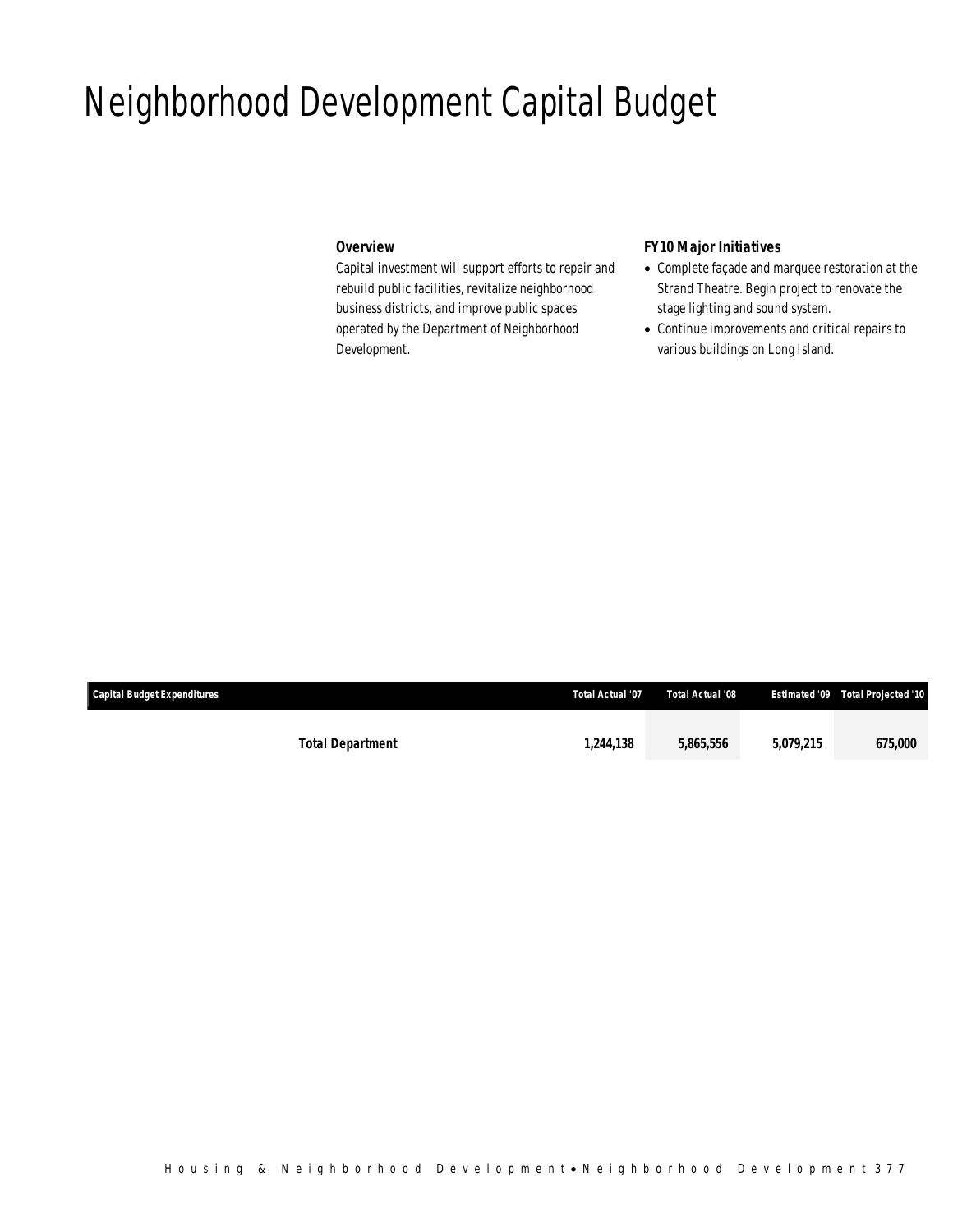## Neighborhood Development Project Profiles

### *BLUE HILL AVENUE*

### *Project Mission*

Construct a municipal parking lot in support of the Blue Hill Avenue Initiative. *Managing Department,* Construction Management *Status,* To Be Scheduled *Location,* Roxbury

| <b>Authorizations</b>                    |          |             |             |             |          |
|------------------------------------------|----------|-------------|-------------|-------------|----------|
|                                          |          |             |             | Non Capital |          |
| Source                                   | Existing | <b>FY10</b> | Future      | Fund        | Total    |
| City Capital                             | O        | 0           | 345,000     | 0           | 345,000  |
| Grants/Other                             | 0        | 0           | 0           | 0           | 0        |
| Total                                    | $\theta$ | 0           | 345,000     | 0           | 345,000  |
| <b>Expenditures (Actual and Planned)</b> |          |             |             |             |          |
|                                          | Thru     |             |             |             |          |
| Source                                   | 6/30/08  | <b>FY09</b> | <b>FY10</b> | FY11-14     | Total    |
| City Capital                             | 0        | 0           | 0           | 345,000     | 345,000  |
| Grants/Other                             | 0        | 0           | 0           | 0           | $\left($ |
| Total                                    | 0        | 0           | 0           | 345,000     | 345,000  |

### *LONG ISLAND FACILITIES*

*Project Mission* 

Various critical repairs to the buildings on Long Island as needed. *Managing Department,* Construction Management *Status,* In Construction *Location,* Long Island

| <b>Authorizations</b>             |           |             |        |             |           |
|-----------------------------------|-----------|-------------|--------|-------------|-----------|
|                                   |           |             |        | Non Capital |           |
| Source                            | Existing  | <b>FY10</b> | Future | Fund        | Total     |
| City Capital                      | 4,328,000 |             |        | 0           | 4,328,000 |
| Grants/Other                      |           |             |        |             |           |
| Total                             | 4,328,000 |             |        | 0           | 4,328,000 |
| Expanditurea (Actual and Diannad) |           |             |        |             |           |

## *Expenditures (Actual and Planned)*

|              | Thru      |                  |         |         |           |
|--------------|-----------|------------------|---------|---------|-----------|
| Source       | 6/30/08   | FY <sub>09</sub> | FY10    | FY11-14 | Total     |
| City Capital | 2.619.969 | 565,000          | 300,000 | 843.031 | 4.328.000 |
| Grants/Other |           |                  |         |         |           |
| Total        | 2.619.969 | 565,000          | 300,000 | 843.031 | 4.328.000 |